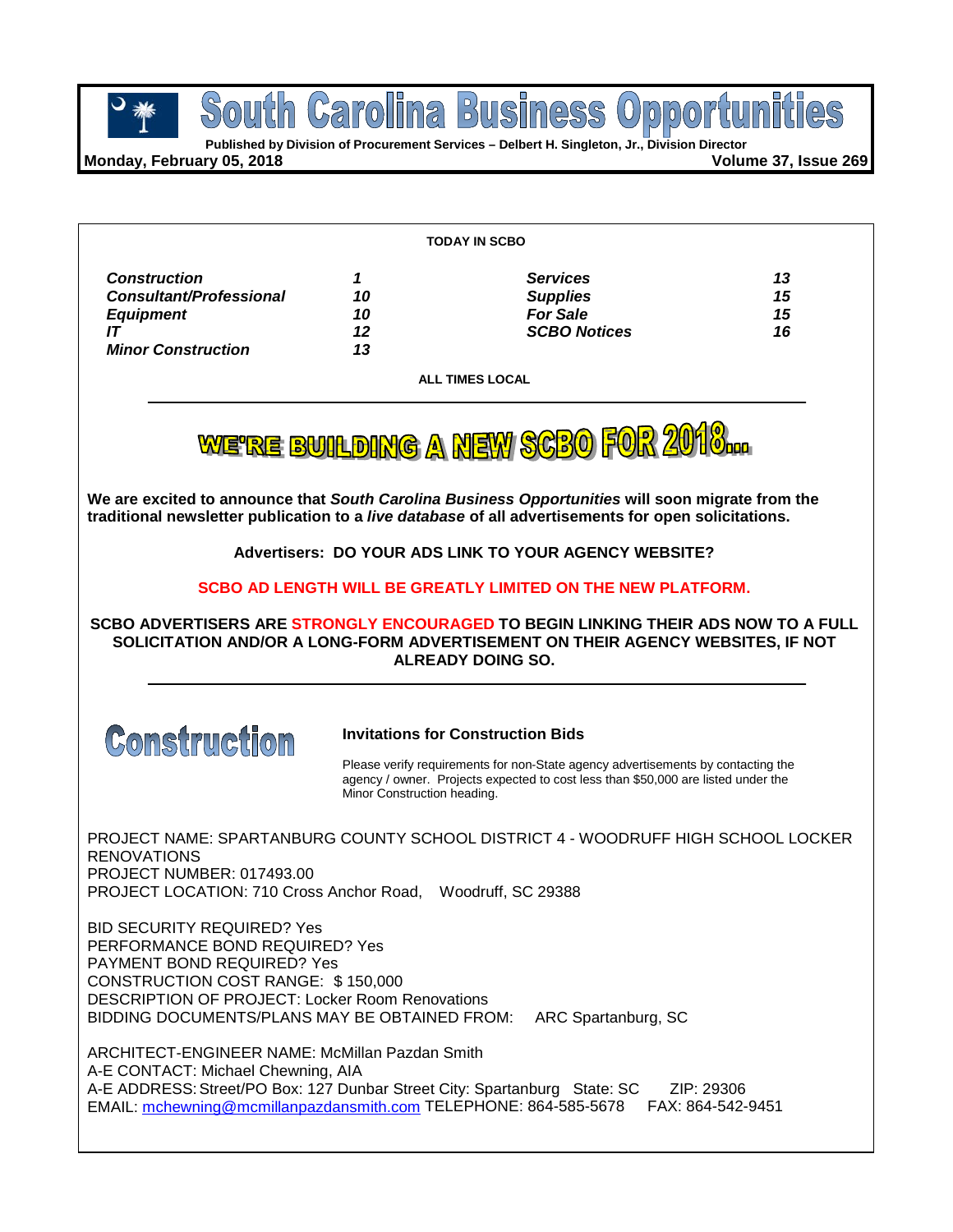### **Monday, February 05, 2018 2 Volume 37, Issue 269**

AGENCY/OWNER: Spartanburg County School District Four AGENCY PROJECT COORDINATOR: Clark Simpkins Jr., Facilities Director ADDRESS: Street/PO Box: 118 Mcedco Road City: Woodruff State: SC ZIP: 29388 EMAIL: [csimpkins@spartanburg4.org](mailto:csimpkins@spartanburg4.org) TELEPHONE: 864-476-3186

PRE-BID CONFERENCE: Yes MANDATORY ATTENDANCE: Yes PRE-BID DATE: 2/13/2018 TIME: 2:30pm PLACE: Woodruff High School Main Office BID OPENING DATE: 2/28/2018 TIME: 2:00 pm PLACE: District Office - Spartanburg School District 4

BID DELIVERY ADDRESSES: HAND-DELIVERY: Attn: Clark Simpkins Jr. - Facilities Director, 118 Mcedco Road, Woodruff, SC 29388

## **RACEPATH STREET DRAINAGE IMPROVEMENT PROJECT**

Horry County is requesting quotes for Quote Request #: 2017-18-076: Materials for Racepath Street Drainage Improvement Project for Horry County Community Development Department.

For a copy of the detailed quote request please go to<https://www.bidnetdirect.com/south-carolina/horrycounty> . Registration is Free! All quote submittals must be made in writing and submitted either electronically through Horry County's ebidding software, BidNet (preferred method) or via email to [quotes@horrycounty.org](mailto:quotes@horrycounty.org) . Quotes are due by February 19, 2018 no later than 2:00pm. Quotes received later than the specified time/date will NOT be accepted/considered.

This project is Community Development Block Grant (CDBG), a Housing and Urban Development (HUD) Grant, funded and contingent upon funding availability. Therefore, all rules and regulations related to such funding will apply.

Horry County reserves the right to reject any or all quotes and further reserves the right to waive technicalities and informalities in quotes as well as to accept in whole or in part such quote or quotes where it deems it advisable in protection of the best interest of the County. The request for quote does not commit Horry County to award a contract, to pay any costs incurred in the preparation of the quote/proposal, or to procure or contract for goods of services.

Horry County hereby notifies all those responding to this Quote Request that, in accordance with the provisions of the Civil Rights Act of 1964 (Chapter 21, Title 42, of the U.S. Code) and the Regulations promulgated in connection therewith, that it will affirmatively ensure that any contract entered into pursuant to this Quote Request, disadvantaged business enterprises will be afforded full and fair opportunity to make submittals in response to this invitation and will not be discriminated against on the grounds of race, color, or national origin in consideration for an award.

Contact Information for this Project: Ms. VanVoorhis, [quotes@horrycounty.org](mailto:quotes@horrycounty.org) , 843-915-5380 <https://www.horrycounty.org/Departments/Procurement/Bids.aspx> <https://www.bidnetdirect.com/south-carolina/horrycounty>

Project Name: WATER METER REPLACEMENT & GRAVITY SEWER SYSTEM EVALUATION Project Number: 15181 Bid #: TOA01-2018 Due Date: March 16, 2017

The Town of Andrews is requesting statements of qualifications from qualified teams to manage/provide design, permitting, bidding and construction administration services for water system improvements to include replacing approximately 1,500 existing water meters to an automatic meter reading system. The improvements will also include a Supervisory Control and Data Acquisition System (SCADA) for the automatic meter reading system as well as monitoring at existing wells and tanks.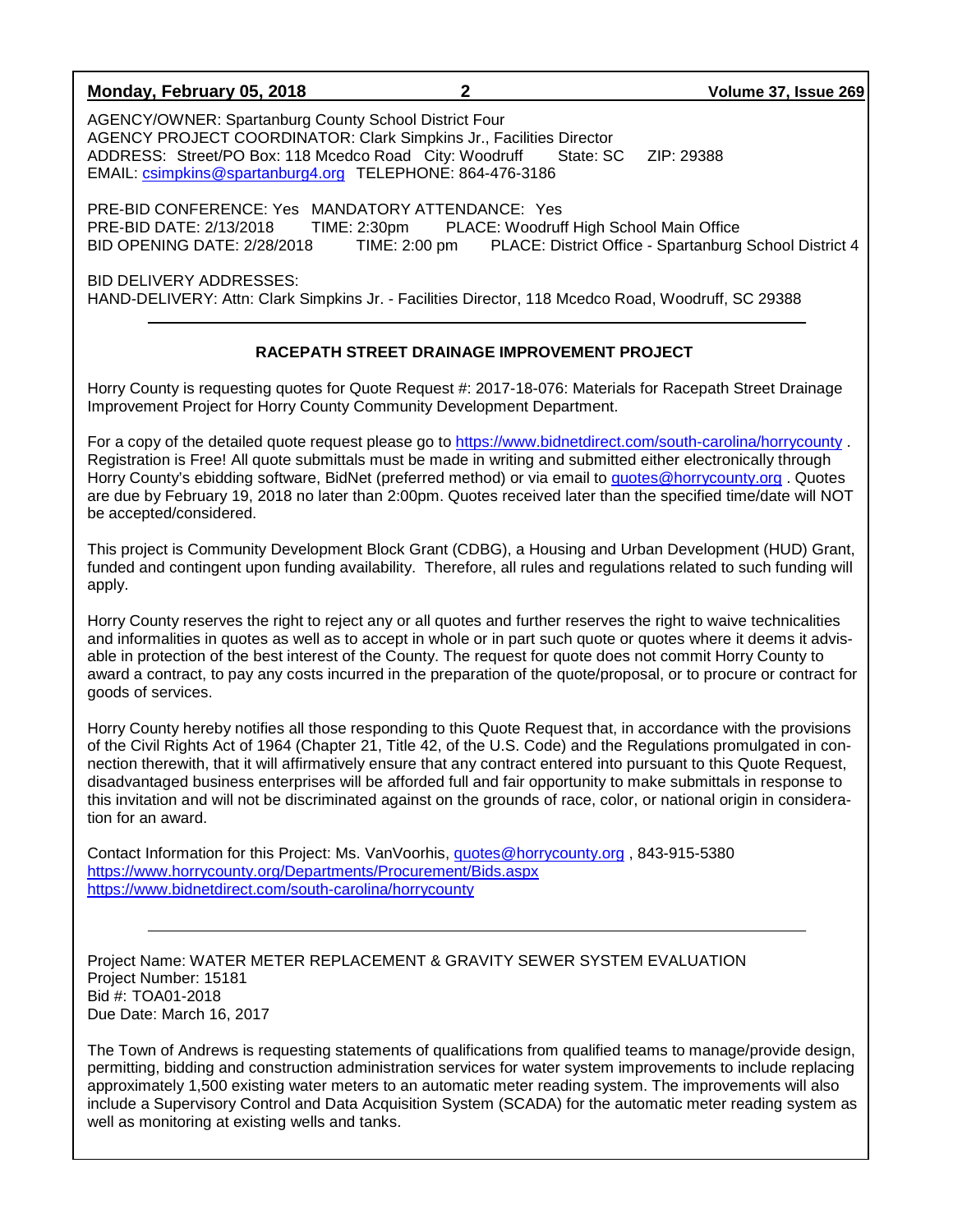|  | Monday, February 05, 2018 |  |  |
|--|---------------------------|--|--|
|--|---------------------------|--|--|

The proposed scope of work will also include the management, testing, and Capital Improvement Program development for improvements to the existing sewer system to include Smoke Testing and Low Voltage Gravity Sewer Survey (Sanitary Sewer Study).

Please send an email to [townhall@townofandrews.sc.gov](mailto:townhall@townofandrews.sc.gov) with the subject line "TOA Water & Sewer Upgrade RFQ" to obtain the RFQ document and accompanying documentation. Copies may also be picked up from Andrews Town Hall located at 101 N. Morgan Avenue, Andrews, SC 29510.

Bids received after the due date and specified time will not be considered for any reason and will remain unopened. The Town will not accept bids by fax or electronic mail.

Qualifications must include hourly rate fees. Envelopes must be sealed and clearly marked as follows and are to be mailed or hand delivered to the address listed below:

Mailing Address: Town of Andrews<br>
Town of Andrews<br>
Town of Andrews Town of Andrews Town of Andrews<br>
Attn: RFQ Proposal 
Attn: RFQ Proposal Attn: RFQ Proposal Water & Sewer Upgrades Water & Sewer Upgrades<br>
P. O. Box 378 (1997) 101 N. Morgan Avenue 101 N. Morgan Avenue **Andrews**, SC 29510 Andrews, SC 29510

101 N. Morgan Avenue

## **MAIN UTILITY DISTRIBUTION PROJECT**

Request for proposal and bid to provide construction services to the Upstate Affiliate Organization dba Greenville Health System on a main utility distribution project. The selected firm will provide construction services for the supply and install of chilled water, steam, and steam condensate piping from the Greenville Memorial Medical Campus (GMMC) Central Energy Plant to Greenville Memorial Hospital. Given the nature of the assignments the following are some of the factors that will be used in evaluating firms for the project.

- 1. Applicable project experience
- 2. Evidence of staffing expertise and resource capacity to execute the project.

3. Approach to the project and evidence of delivering similar projects within quality, schedule and budget constraints.

Work shall be performed pursuant to an appropriate construction services agreement as modified by the Greenville Health System.

Further information and evaluation factors are available in a RFP document which will be available February 9, 2018.

Firms desiring to submit their Proposal will be required to respond no later than 3:00pm March 8, 2018, to: The Greenville Health System

Attn: Facilities Development, 700 W. Faris Rd., Greenville, SC 29605. All inquiries and questions should be directed to [fdinfo@ghs.org](mailto:fdinfo@ghs.org).

PROJECT NAME: SALVAGE RFQ - VACANT BUILDINGS PROJECT NUMBER: UCSD-2018-99 PROJECT LOCATION: Union County School District - Union, SC 29379

BID SECURITY REQUIRED? No PERFORMANCE BOND REQUIRED? No PAYMENT BOND REQUIRED? No DESCRIPTION OF PROJECT: Requesting Company Qualifications for vacant building salvage and/or demolition BIDDING DOCUMENTS/PLANS MAY BE OBTAINED FROM: Lynn Lawson

**Monday, February 05, 2018 3 Volume 37, Issue 269**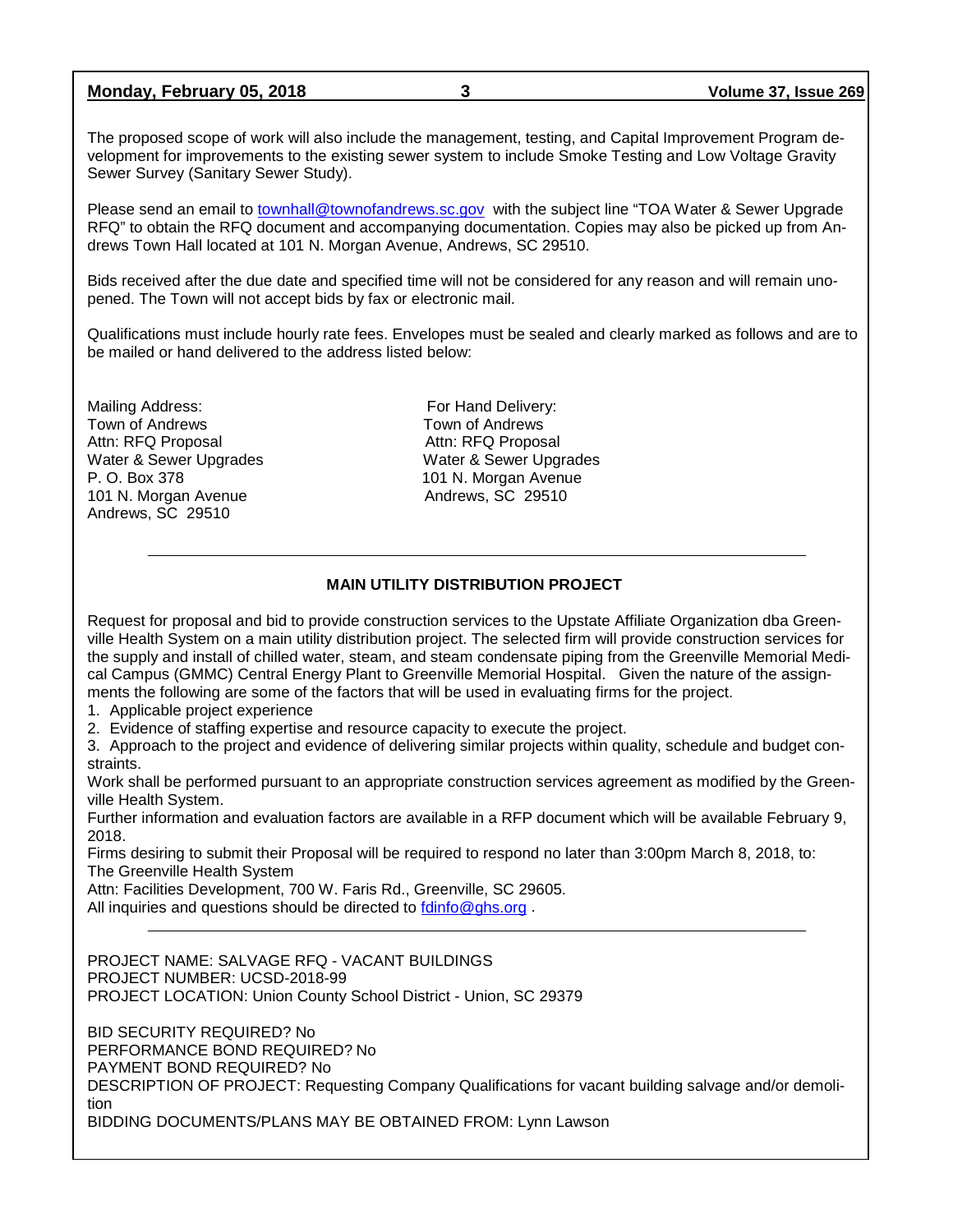| Monday, February 05, 2018                                                                                                                                                                                                                                                   | 4            |                                               | Volume 37, Issue 269 |
|-----------------------------------------------------------------------------------------------------------------------------------------------------------------------------------------------------------------------------------------------------------------------------|--------------|-----------------------------------------------|----------------------|
| Email Lynn Lawson - LLawson@union.k12.sc.us for information on submitting company qualifications                                                                                                                                                                            |              |                                               |                      |
| BID OPENING DATE: 2/16/2018<br>HAND-DELIVERY /MAIL SERVICE: Attn: Lynn Lawson, 130 West Main Street, Union, SC 29379                                                                                                                                                        | TIME: 1:00pm |                                               |                      |
|                                                                                                                                                                                                                                                                             |              |                                               |                      |
| PROJECT NAME: ALLENDALE COUNTY SCHOOLS - FENCING FOR TRACK<br>PROJECT NUMBER: 011511<br>PROJECT LOCATION: 3305 Allendale Fairfax Hwy, Fairfax SC 29827                                                                                                                      |              |                                               |                      |
| <b>BID SECURITY REQUIRED? No</b><br>PERFORMANCE BOND REQUIRED? No<br>PAYMENT BOND REQUIRED? No<br><b>CONSTRUCTION COST RANGE: \$TBA</b><br>DESCRIPTION OF PROJECT: To provide fencing for new track.<br>BIDDING DOCUMENTS/PLANS MAY BE OBTAINED FROM: www.acs.k12.sc.us     |              |                                               |                      |
| AGENCY/OWNER: Allendale County School District<br>AGENCY PROJECT COORDINATOR: Angela Grant<br>ADDRESS: Street/PO Box: 3249 Allendale-Fairfax Hwy City: Fairfax State: SC ZIP: 29827<br>EMAIL: granta@acs.k12.sc.us TELEPHONE: 803-584-4603 FAX: 803-584-5303                |              |                                               |                      |
| BID OPENING DATE: 2/16/2018<br>29827<br><b>BID DELIVERY ADDRESSES:</b><br>HAND-DELIVERY / MAIL SERVICE: Attn: Angela Grant, 3249 Allendale-Fairfax Hwy., Fairfax, SC 29827                                                                                                  | TIME: 2:00pm | PLACE: 3249 Allendale-Fairfax Hwy, Fairfax SC |                      |
| PROJECT NAME: ALLENDALE COUNTY SCHOOLS - BLEACHERS FOR TRACK<br>PROJECT NUMBER: 011510<br>PROJECT LOCATION: 3305 Allendale Fairfax Hwy, Fairfax SC 29827                                                                                                                    |              |                                               |                      |
| <b>BID SECURITY REQUIRED? No</b><br>PERFORMANCE BOND REQUIRED? No<br>PAYMENT BOND REQUIRED? No<br><b>CONSTRUCTION COST RANGE: \$TBA</b><br>DESCRIPTION OF PROJECT: To provide bleachers for a new track.<br>BIDDING DOCUMENTS/PLANS MAY BE OBTAINED FROM: www.acs.k12.sc.us |              |                                               |                      |
| AGENCY/OWNER: Allendale County School District<br>AGENCY PROJECT COORDINATOR: Angela Grant<br>ADDRESS: Street/PO Box: 3249 Allendale-Fairfax Hwy City: Fairfax State: SC<br>EMAIL: granta@acs.k12.sc.us TELEPHONE: 803-584-4603 FAX: 803-584-5303                           |              |                                               | ZIP: 29827           |
| BID OPENING DATE: 2/16/2018<br>29827<br><b>BID DELIVERY ADDRESSES:</b><br>HAND-DELIVERY / MAIL SERVICE: Attn: Angela Grant, 3249 Allendale-Fairfax Hwy., Fairfax, SC 29827                                                                                                  | TIME: 2:00pm | PLACE: 3249 Allendale-Fairfax Hwy, Fairfax SC |                      |
|                                                                                                                                                                                                                                                                             |              |                                               |                      |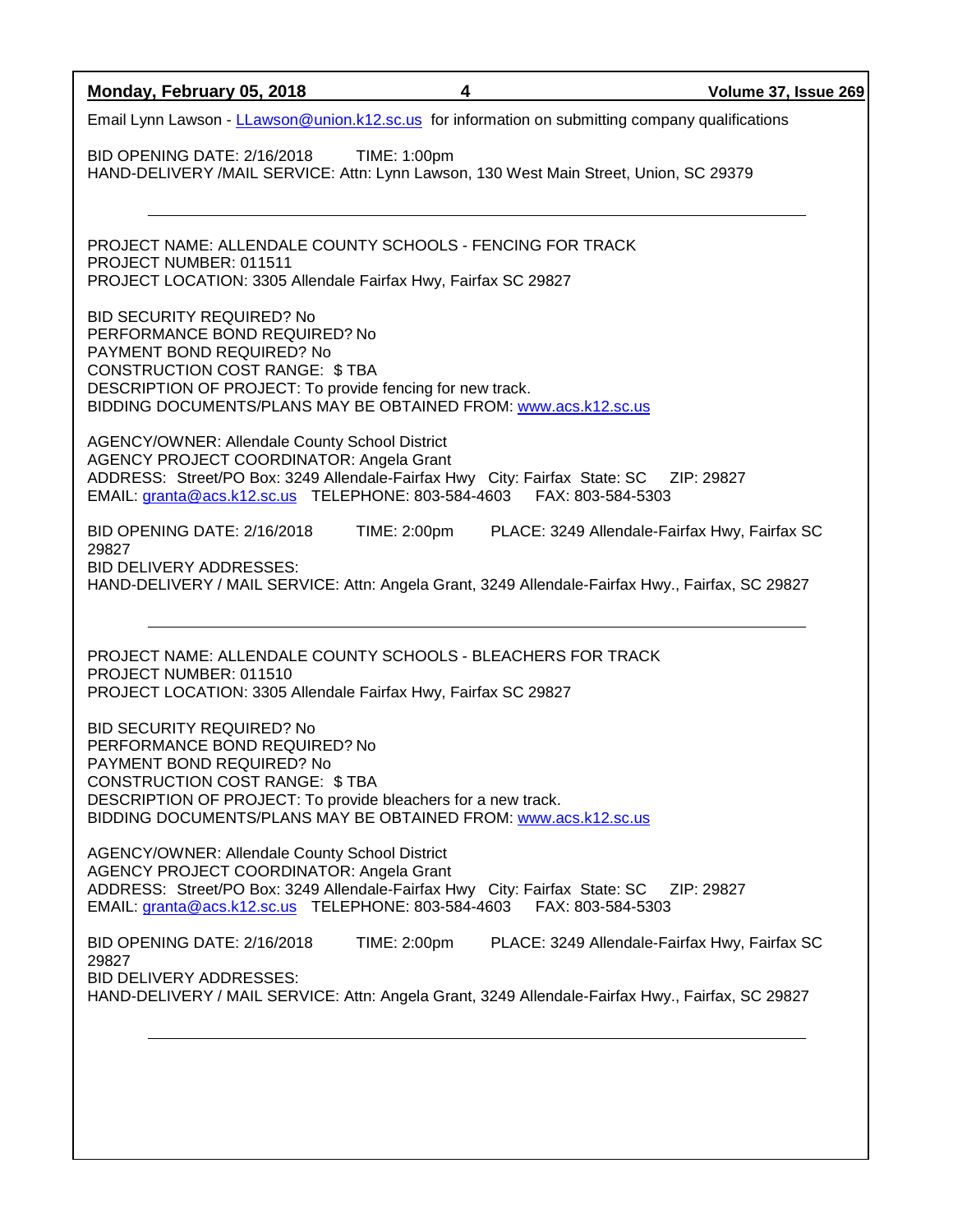| Monday, February 05, 2018                                                                                                                                                                                                                                                                                                                                                                                                                                                                                                                                                                                                                                                                                           | 5                       | Volume 37, Issue 269                                                                                             |
|---------------------------------------------------------------------------------------------------------------------------------------------------------------------------------------------------------------------------------------------------------------------------------------------------------------------------------------------------------------------------------------------------------------------------------------------------------------------------------------------------------------------------------------------------------------------------------------------------------------------------------------------------------------------------------------------------------------------|-------------------------|------------------------------------------------------------------------------------------------------------------|
| AGENCY/OWNER: University of South Carolina<br>PROJECT NAME: WOODROW COLLEGE STEAM PIPE REPLACEMENT<br>PROJECT NUMBER: H27-Z338-A<br>PROJECT LOCATION: Columbia Campus<br>DESCRIPTION OF PROJECT/SERVICES: Replace underground steam pipe to Woodrow College. This is a<br>30-day construction project with expected scheduled construction time of May 4th with completion no later than<br>July 31, 2018. A site visit will be held directly after the pre-bid conference. Small and Minority business partici-<br>pation is strongly encouraged.<br>BID/SUBMITTAL DUE DATE: 2/27/2018<br>PROJECT DELIVERY METHOD: Design-Bid-Build                                                                                |                         | CONSTRUCTION COST RANGE: \$50,000 to \$75,000                                                                    |
| BID SECURITY IS REQUIRED IN AN AMOUNT NOT LESS THAN 5% OF THE BASE BID.<br>PERFORMANCE BOND REQUIRED? Yes  PAYMENT BOND REQUIRED? Yes                                                                                                                                                                                                                                                                                                                                                                                                                                                                                                                                                                               |                         | BIDDING DOCUMENTS/PLANS MAY BE OBTAINED FROM: http://purchasing.sc.edu "Facilities Construction"                 |
| PLAN DEPOSIT AMOUNT: \$0.00<br>Bidders must obtain Bidding Documents/Plans from the above listed source(s) to be listed as an official plan<br>cations with official plan holders & bidders will be via email or website posting.                                                                                                                                                                                                                                                                                                                                                                                                                                                                                   |                         | holder. Bidders that rely on copies obtained from any other source do so at their own risk. All written communi- |
| All questions & correspondence concerning this Invitation shall be addressed to the A/E.<br>A/E NAME: Swygert & Associates, Ltd.<br>A/E CONTACT: Bill Livingston, PE<br>A/E ADDRESS: Street/PO Box: 1315 State Street City: Cayce<br>EMAIL: bill@swygert-associates.com                                                                                                                                                                                                                                                                                                                                                                                                                                             | TELEPHONE: 803-791-0830 | State: SC<br>ZIP: 29033                                                                                          |
| AGENCY PROJECT COORDINATOR: Aimee B. Rish<br>ADDRESS: Street/PO Box: 1300 Pickens Street City: Columbia<br>EMAIL: arish@fmc.sc.edu                                                                                                                                                                                                                                                                                                                                                                                                                                                                                                                                                                                  | TELEPHONE: 803-777-2261 | State: SC<br>ZIP: 29033-                                                                                         |
| PRE-BID CONFERENCE: Yes MANDATORY ATTENDANCE: No<br>PRE-BID DATE: 2/14/2018<br>TIME: 10:30am<br>29208*Metered Parking on Pickens St; Entrance located at rear of building<br>BID DUE DATE: See Above                                                                                                                                                                                                                                                                                                                                                                                                                                                                                                                | TIME: 3:00pm            | PLACE: 1300 Pickens St Conf Rm 100C Cola SC<br>PLACE: 1300 Pickens St Conf Rm 100C Cola SC 29208                 |
| <b>BID DELIVERY ADDRESSES:</b><br>HAND-DELIVERY / MAIL SERVICE: Attn: Aimee Rish"Bid Enclosed H27-Z338-A", 1300 Pickens Street,<br>Columbia, SC 29208                                                                                                                                                                                                                                                                                                                                                                                                                                                                                                                                                               |                         |                                                                                                                  |
| AGENCY/OWNER: University of South Carolina<br>PROJECT NAME: OLD STEAM PLANT STEAM AND CONDENSATE PIPE REPLACEMENT<br>PROJECT NUMBER: H27-Z338-B<br>PROJECT LOCATION: Columbia, SC<br>DESCRIPTION OF PROJECT/SERVICES: Replace underground steam and condensate pipe. Small and mi-<br>nority participation encouraged.<br>BID/SUBMITTAL DUE DATE: 2/28/2018<br>PROJECT DELIVERY METHOD: Design-Bid-Build<br>BID SECURITY IS REQUIRED IN AN AMOUNT NOT LESS THAN 5% OF THE BASE BID.<br>PERFORMANCE BOND REQUIRED? Yes PAYMENT BOND REQUIRED? Yes<br>BIDDING DOCUMENTS/PLANS MAY BE OBTAINED FROM: http://purchasing.sc.edu (see Facilities Con-<br>struction Solicitations & Awards)<br>PLAN DEPOSIT AMOUNT: \$0.00 |                         | CONSTRUCTION COST RANGE: \$175000 to \$200000                                                                    |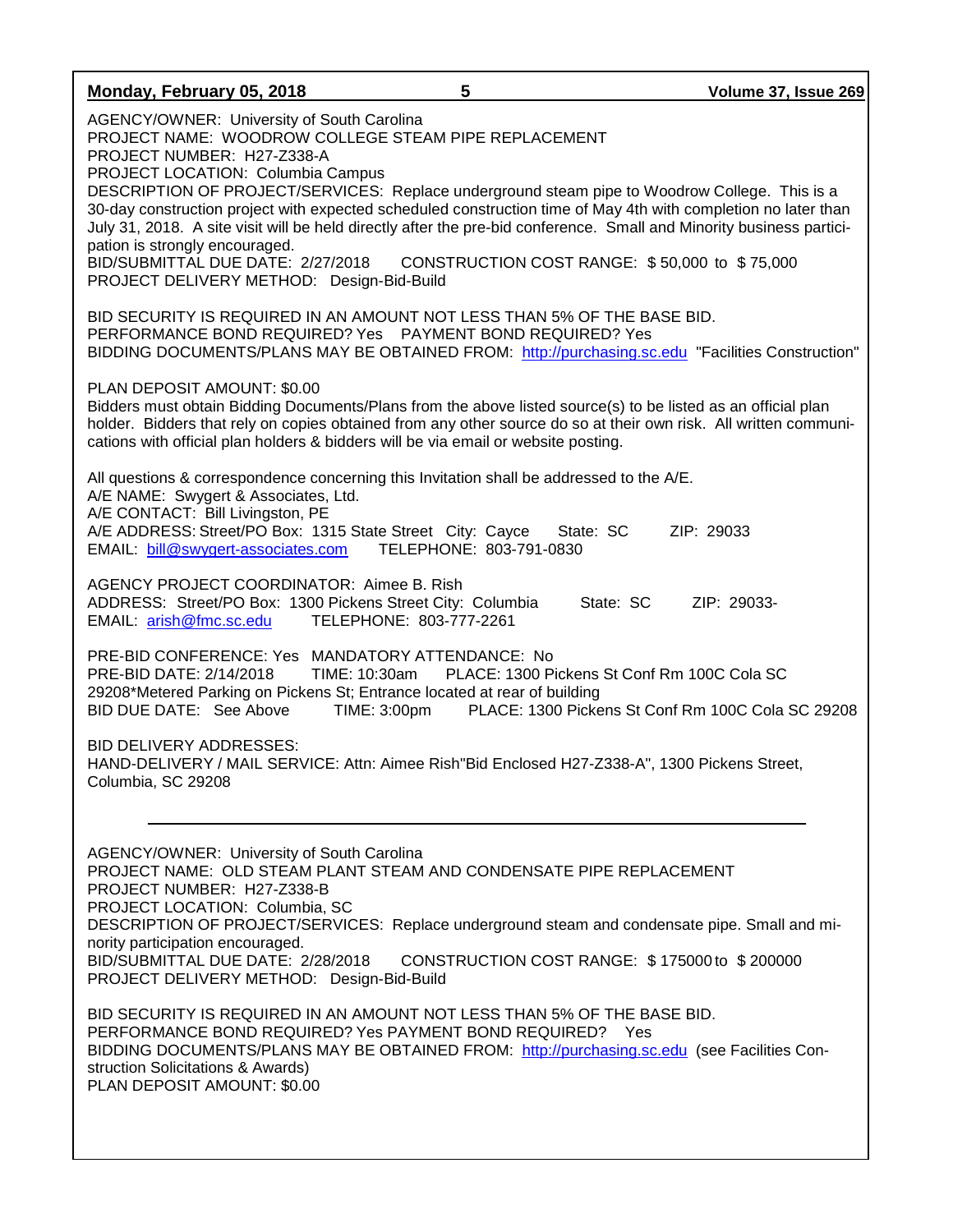| Monday, February 05, 2018                                                                                                                                                                                                                                                                                                                                                                                                                                                                                                                                                                                                                                                                                                                                                                                                          | 6                                   | Volume 37, Issue 269                                                                                                                                                    |  |
|------------------------------------------------------------------------------------------------------------------------------------------------------------------------------------------------------------------------------------------------------------------------------------------------------------------------------------------------------------------------------------------------------------------------------------------------------------------------------------------------------------------------------------------------------------------------------------------------------------------------------------------------------------------------------------------------------------------------------------------------------------------------------------------------------------------------------------|-------------------------------------|-------------------------------------------------------------------------------------------------------------------------------------------------------------------------|--|
| Bidders must obtain Bidding Documents/Plans from the above listed source(s) to be listed as an official plan<br>holder. Bidders that rely on copies obtained from any other source do so at their own risk. All written communi-<br>cations with official plan holders & bidders will be via email or website posting.                                                                                                                                                                                                                                                                                                                                                                                                                                                                                                             |                                     |                                                                                                                                                                         |  |
| All questions & correspondence concerning this Invitation shall be addressed to the A/E.<br>A/E NAME: Swygert & Associates<br>A/E CONTACT: Bill Livingston, PE<br>A/E ADDRESS: Street/PO Box: 1315 State Street City: Cayce<br>EMAIL: bill@swygert-associates.com                                                                                                                                                                                                                                                                                                                                                                                                                                                                                                                                                                  | TELEPHONE: (803) 791-9300           | State: SC<br>ZIP: 29033                                                                                                                                                 |  |
| <b>AGENCY PROJECT COORDINATOR: Hatice Hikmet</b><br>ADDRESS: Street/PO Box: 1300 Pickens Street City: Columbia<br>EMAIL: hikmeth@mailbox.sc.edu                                                                                                                                                                                                                                                                                                                                                                                                                                                                                                                                                                                                                                                                                    | TELEPHONE: 803-777-9994             | State: SC<br>ZIP: 29208-                                                                                                                                                |  |
| PRE-BID CONFERENCE: Yes MANDATORY ATTENDANCE: No<br>PRE-BID DATE: 2/14/18<br>100B                                                                                                                                                                                                                                                                                                                                                                                                                                                                                                                                                                                                                                                                                                                                                  |                                     | TIME: 10:00am PLACE: 1300 Pickens St. Columbia, SC conference room                                                                                                      |  |
| BID CLOSING DATE: 2/28/18<br>room 100B<br><b>BID DELIVERY ADDRESSES:</b><br>HAND-DELIVERY / MAIL: Attn: Hatice Hikmet (Bid Enclosed), 1300 Pickens St. Columbia, SC 29208                                                                                                                                                                                                                                                                                                                                                                                                                                                                                                                                                                                                                                                          | TIME: 2:00pm                        | PLACE: 1300 Pickens St. Columbia, SC conference                                                                                                                         |  |
|                                                                                                                                                                                                                                                                                                                                                                                                                                                                                                                                                                                                                                                                                                                                                                                                                                    |                                     |                                                                                                                                                                         |  |
| PROJECT NUMBER: RFP# 2018008<br>PROJECT LOCATION: Spartanburg County Identified Roads in RFP                                                                                                                                                                                                                                                                                                                                                                                                                                                                                                                                                                                                                                                                                                                                       |                                     | PROJECT NAME: SPARTANBURG COUNTY 2018 MUNICIPAL & C-FUNDS RESURFACING; VICTOR HILL<br>RD; ROBINSON RD; LAKE LYMAN HEIGHTS; AND SHORESBROOK DRIVE MEDIAN PAVING PROJECTS |  |
| BID SECURITY REQUIRED? Yes<br>PERFORMANCE BOND REQUIRED? Yes<br>PAYMENT BOND REQUIRED? Yes<br>DESCRIPTION OF PROJECT: Project A: Resurfacing, Variable Milling, Depth Patching, Cement Reclamation<br>and Single Treatment for various roads in Spartanburg County; Project B: Approximately 3010 LF of CMRB with<br>slight widening; Project C: Approximately 2060 LF of CMRB with slight widening; Project D: Approximately 4475<br>LF of CMRB with slight widening; and Project E: Work shall include traffic control, clearing, grubbing and grad-<br>ing, storm drain installation and modification and asphalt paving to fill an approximately 221 foot long by 16.5<br>foot wide portion of median in US -29.<br>BIDDING DOCUMENTS/PLANS MAY BE OBTAINED FROM: Spartanburg County's web-site<br>PLAN DEPOSIT AMOUNT: \$0.00 |                                     |                                                                                                                                                                         |  |
| <b>AGENCY/OWNER: Spartanburg County Government</b><br>AGENCY PROJECT COORDINATOR: Lisa Coleman, Procurement Director<br>ADDRESS: Street/PO Box: P.O. Box 5666 City: Spartanburg<br>State: SC<br>ZIP: 29304<br>EMAIL: <i>coleman@spartanburgcounty.org</i>                                                                                                                                                                                                                                                                                                                                                                                                                                                                                                                                                                          |                                     |                                                                                                                                                                         |  |
| PRE-BID CONFERENCE:<br>PRE-BID DATE: 2/22/2018<br>TIME: 10:00am<br>29301                                                                                                                                                                                                                                                                                                                                                                                                                                                                                                                                                                                                                                                                                                                                                           | Yes MANDATORY ATTENDANCE: No        | PLACE: Community Services Building Spartanburg, SC                                                                                                                      |  |
| BID OPENING DATE: 3/15/2018<br>29303                                                                                                                                                                                                                                                                                                                                                                                                                                                                                                                                                                                                                                                                                                                                                                                               |                                     | TIME: 2:00pm PLACE: 366 N. Church St., Room 1220, Spartanburg, SC                                                                                                       |  |
| <b>BID DELIVERY ADDRESSES:</b><br>HAND-DELIVERY:<br>Attn: Lisa Coleman, Procurement Director<br>Spartanbug County Government Purchasing Dept.<br>Room 1220                                                                                                                                                                                                                                                                                                                                                                                                                                                                                                                                                                                                                                                                         | <b>MAIL SERVICE:</b><br>PO Box 5666 | Attn: Lisa Coleman, Procurement Director<br>Spartanburg, SC 29304                                                                                                       |  |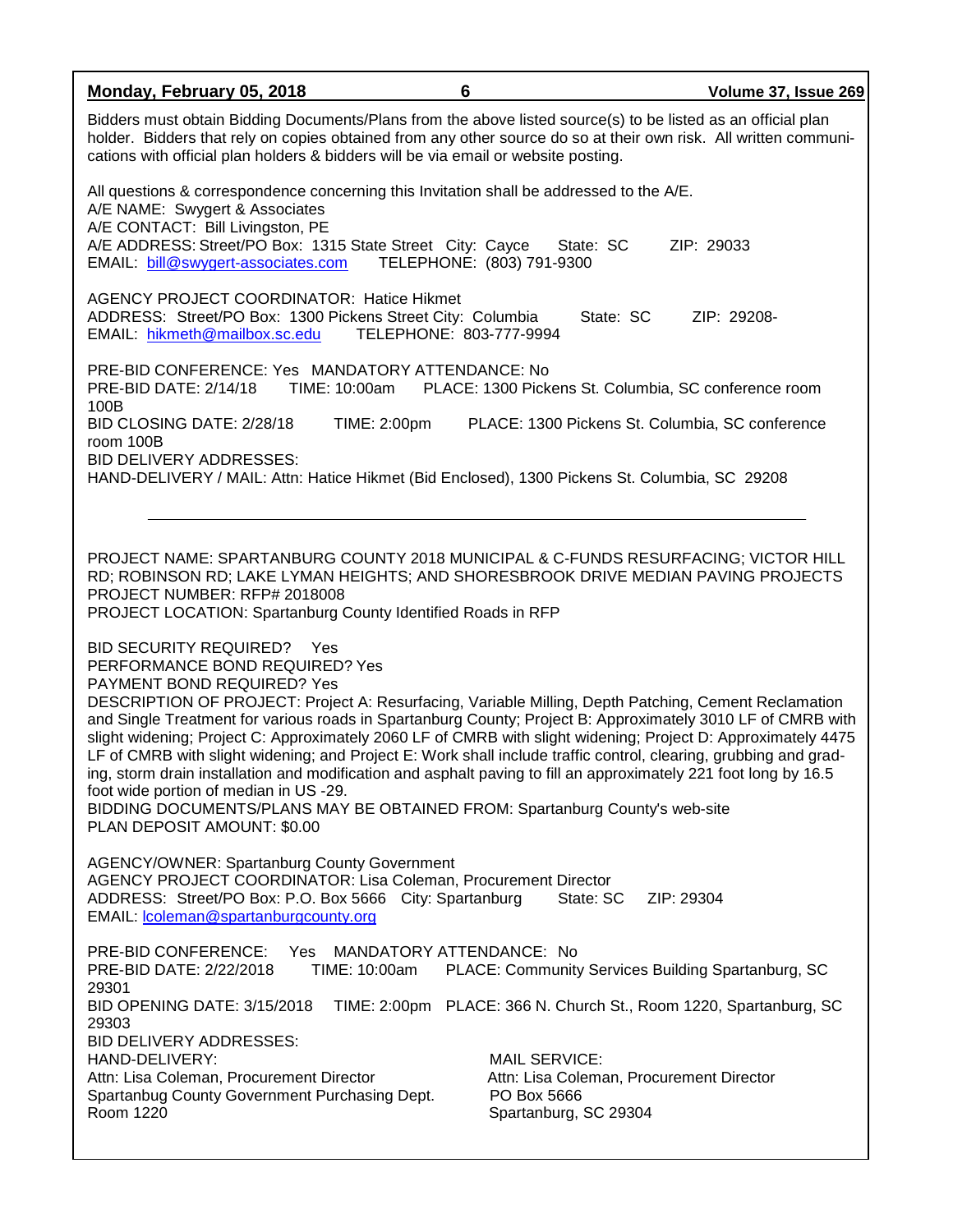**Monday, February 05, 2018 7 Volume 37, Issue 269**

#### **PARKING LOT MAINTENANCE – WENWOOD, LEGACY & PEARCE** IFB NO. 18-3614

The City of Greenville is requesting SEALED bids from qualified contractors to perform maintenance on the parking lots at Wenwood Park, Legacy Park and Bobby Pearce Community Center. The project will consist of crack sealing, seal coating, and restriping. Full depth asphalt patching will be required within limited areas in the Bobby Pearce Community Center parking lot.

Bid packet and construction drawings may be obtained online at<http://greenvillesc.gov/bids.aspx> or from the City of Greenville, Purchasing Division, 7th Floor, City Hall, 206 South Main Street, Greenville, South Carolina. Contact Lisa Dodd at Idodd@greenvillesc.gov

Sealed Bids will be received in the City of Greenville's Purchasing Division, until 2:00pm, February 22, 2018. At said place and time, and promptly thereafter, all sealed bids that have been duly received will be publicly opened and read aloud.

The deadline for questions is 2:00pm, February 16, 2018.

THE CITY OF GREENVILLE, SC IS AN EQUAL OPPORTUNITY EMPLOYER

PROJECT NUMBER: 180048 PROJECT NAME: PARKSHORE OFFICE ROOF REPLACEMENT PROJECT LOCATION: Charleston, SC

BID SECURITY REQ'D: YESPERFORMANCE BOND REQ'D:YES

PAYMENT BOND REQ'D: YES PROJECT DESCRIPTION: Base Bid work includes total removal of existing roofing systems down to the structural deck for approximately 410 squares of roof. Roof replacement includes minor deck repairs, rough carpentry, roof insulation, including taper, and a mechanically fastened thermoplastic single-ply roof system. All associated sheet metal components and accessories are included.

Alternate Number 1 work includes the addition of a minimum 1/4 inch coverboard over the insulation system.

A/E FIRM NAME: ADC Engineering, Inc. A/E CONTACT: Rick Cook ADDRESS: 1226 Yeamans Hall Road, Hanahan, SC 29410 PHONE NUMBER: 843-566-0161 EMAIL: [amandam@adcengineering.com](mailto:amandam@adcengineering.com) PRE-BID CONFERENCE / SITE VISIT REMARKS: PRE-BID DATE: 2-13-2018 TIME: 3:00pm LOCATION: 325 Calhoun Street, RR-42 PRE-BID ATTENDENCE MANDATORY: NO BID DATE: 3-6-2018 TIME: 3:00pm LOCATION: 325 Calhoun Street, RR-42

PLANS OBTAINED AT: <https://www.muscplans.com/> PLAN DEPOSIT: \$at cost DEPOSIT REFUNDABLE: NO

AUTHORITY: Medical University Hospital Authority AUTHORITY COORD. NAME: Phil Mauney AUTHORITY COORD. TITLE: Director of Facilities Construction & Design ADDRESS: 325 Calhoun Street, MSC 109, Charleston, SC 29425 PHONE NUMBER: 843-792-2490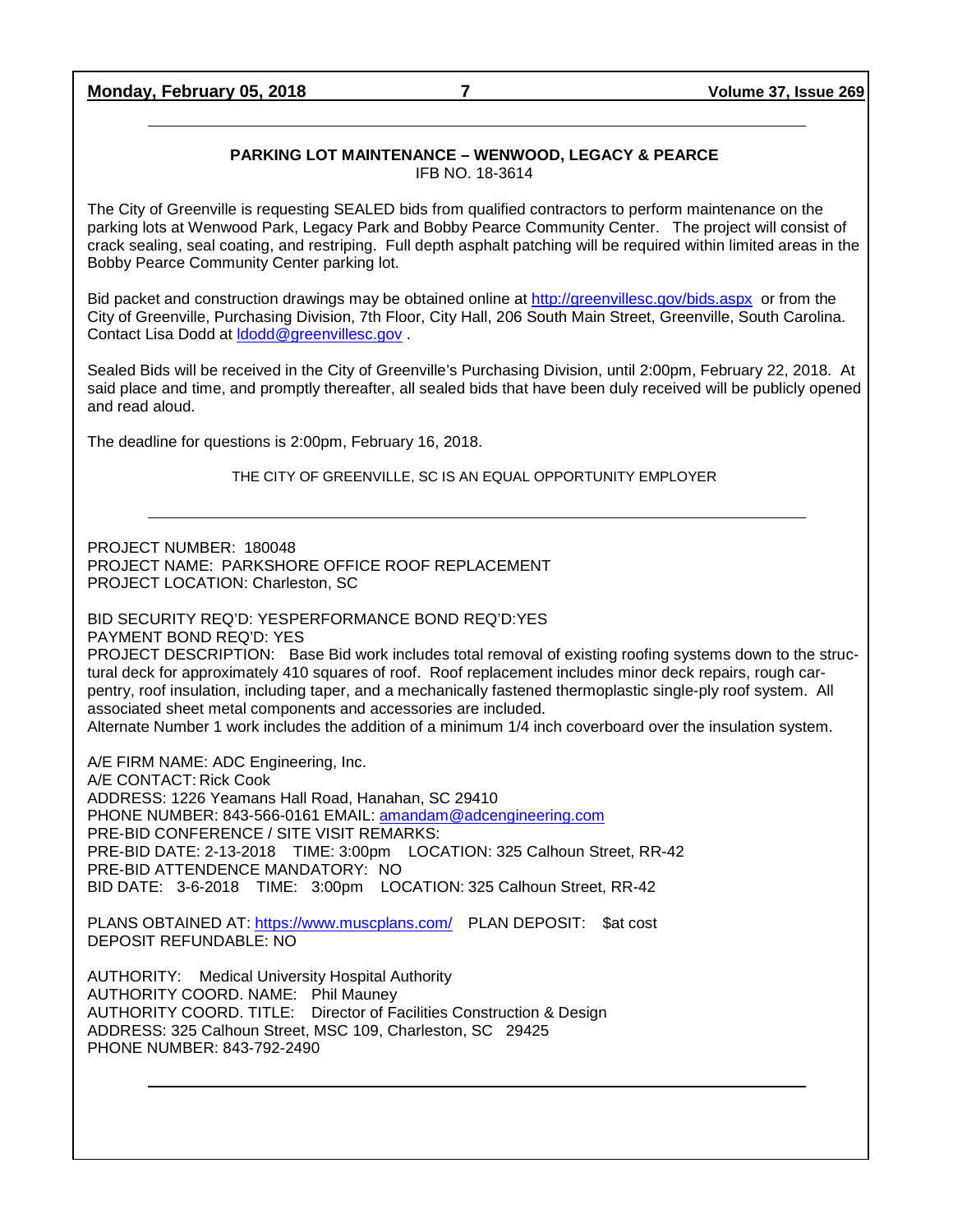### **Monday, February 05, 2018 8 Volume 37, Issue 269**

PROJECT NUMBER: 160477 PROJECT NAME: Rutledge Towers Select Roof Replacement PROJECT LOCATION: Charleston, SC

BID SECURITY REQ'D: YES PERFORMANCE BOND REQ'D: YES PAYMENT BOND REQ'D: YES PROJECT DESCRIPTION: Base Bid Work includes total removal of existing roof systems down to the concrete deck for Areas A, A1 and A2 for approximately 134 squares and total removal of existing roofing systems down to the metal deck for Area B for approximately 56 squares. Roof replacement includes deck repairs, rough carpentry, roof insulation, including taper, and a three-ply modified bitumen roof membrane system. All associated sheet metal components and accessories are included.

A/E FIRM NAME: ADC Engineering, Inc. A/E CONTACT: Rick Cook ADDRESS: 1226 Yeamans Hall Road, Hanahan, SC 29410 PHONE NUMBER: 843-566-0161 EMAIL: [amandam@adcengineering.co](mailto:amandam@adcengineering.co)

PRE-BID DATE: 2-13-2018 TIME: 4:00pm LOCATION: 325 Calhoun Street, RR-42 PRE-BID ATTENDENCE MANDATORY: NO BID DATE: 3-6-2018 TIME: 4:00pm LOCATION: 325 Calhoun Street, RR-42

PLANS OBTAINED AT: <https://www.muscplans.com/> PLAN DEPOSIT: \$at cost DEPOSIT REFUNDABLE: NO

AUTHORITY: Medical University Hospital Authority AUTHORITY COORD. NAME: Phil Mauney AUTHORITY COORD. TITLE: Director of Facilities Construction & Design ADDRESS: 325 Calhoun Street, MSC 109, Charleston, SC 29425 PHONE NUMBER: 843-792-2490

PROJECT NUMBER: 160478 PROJECT NAME: Children's Hospital Building 900, 4th Floor Roof Replacement PROJECT LOCATION: Charleston, SC

BID SECURITY REQ'D: YES PERFORMANCE BOND REQ'D: YES PAYMENT BOND REQ'D: YES

PROJECT DESCRIPTION: Base Bid work includes total removal of existing roofing systems down to the structural deck for approximately 35 squares of roof. Roof replacement includes minor deck repairs, rough carpentry, roof insulation, including taper, and a cold-applied, three-ply, granular-surfaced, modified bitumen roof system. All associated sheet metal components and accessories are included. Alternate Number 1 work includes replacement of 4 sections of metal coping with a new waterproof underlayment and fasteners 12 inches on center on inside face of all copings on West Wall, Eighth Floor.

A/E FIRM NAME: ADC Engineering, Inc. A/E CONTACT: Rick Cook ADDRESS:1226 Yeamans Hall Road, Hanahan, SC 29410 PHONE NUMBER: 843-566-0161 EMAIL: [amandam@adcengineering.com](mailto:amandam@adcengineering.com)

PRE-BID DATE: 2-13-2018 TIME: 2:00pm LOCATION: 325 Calhoun Street, RR-42 PRE-BID ATTENDENCE MANDATORY? NO BID DATE: 3-6-2018 TIME: 2:00pm LOCATION: 325 Calhoun Street, RR-42

PLANS OBTAINED AT:<https://www.muscplans.com/> PLAN DEPOSIT: \$at cost DEPOSIT REFUNDABLE: NO

AUTHORITY: Medical University Hospital Authority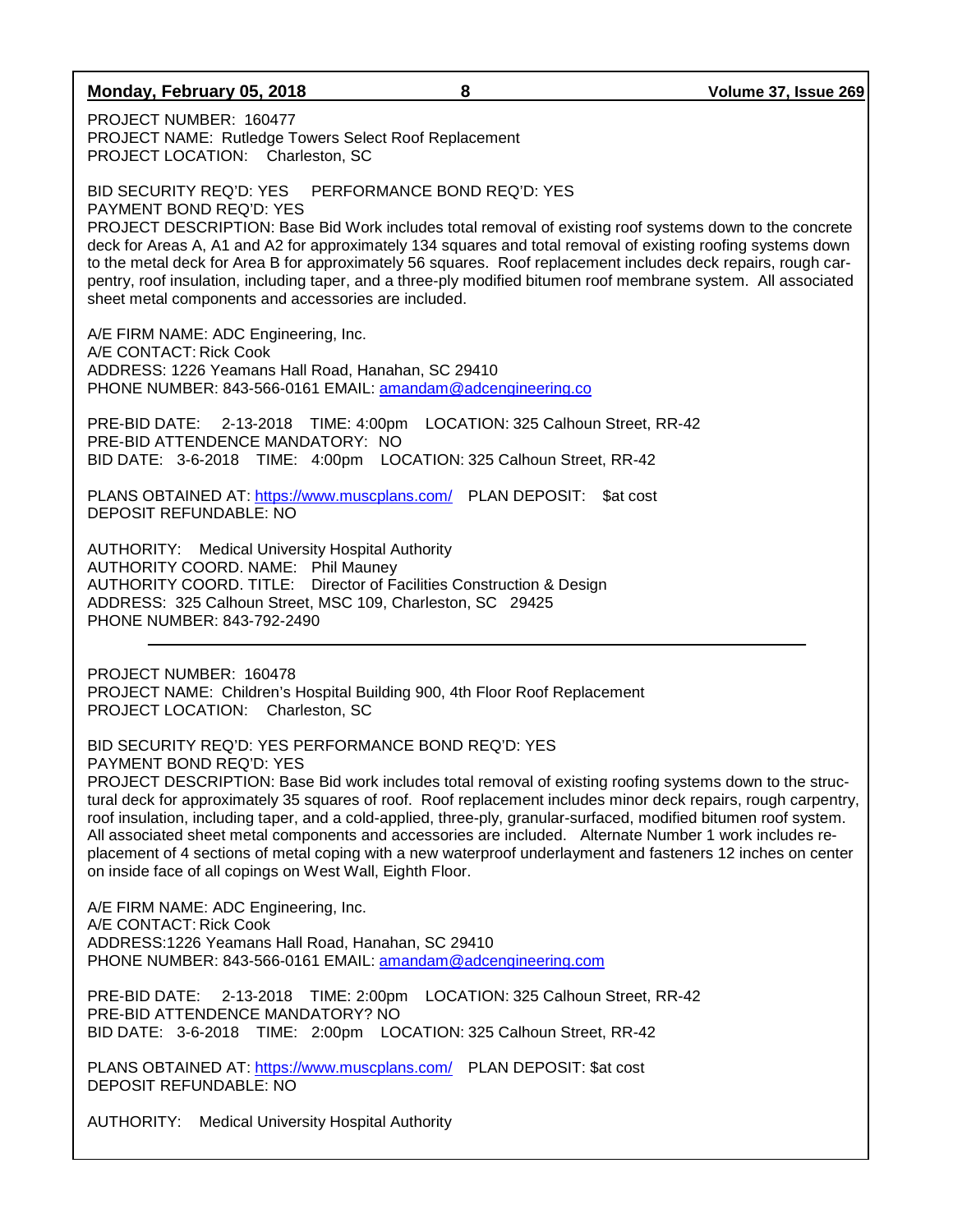| Monday, February 05, 2018                                                                                                                                                                                                                                                                               | 9                                                                                                                                                                                                                                                                                                                                                                                                                                                                                                                                                              | Volume 37, Issue 269                       |
|---------------------------------------------------------------------------------------------------------------------------------------------------------------------------------------------------------------------------------------------------------------------------------------------------------|----------------------------------------------------------------------------------------------------------------------------------------------------------------------------------------------------------------------------------------------------------------------------------------------------------------------------------------------------------------------------------------------------------------------------------------------------------------------------------------------------------------------------------------------------------------|--------------------------------------------|
| AUTHORITY COORD. NAME: Phil Mauney<br>AUTHORITY COORD. TITLE: Director of Facilities Construction & Design<br>ADDRESS: 325 Calhoun Street,<br>PHONE NUMBER: 843-792-2490                                                                                                                                | MSC 109, Charleston, SC 29425                                                                                                                                                                                                                                                                                                                                                                                                                                                                                                                                  |                                            |
| AGENCY/OWNER: University of South Carolina<br>PROJECT NAME: STEAM AND CONDENSATE UTILITY REPLACEMENT<br>PROJECT NUMBER: H27-Z365<br>PROJECT LOCATION: USC Horseshoe, Sumter Street, Columbia SC<br>Horseshoe. Small and minority participation encouraged.<br>PROJECT DELIVERY METHOD: Design-Bid-Build | DESCRIPTION OF PROJECT/SERVICES: Replace underground steam and condensate pipes across the<br>BID/SUBMITTAL DUE DATE: 2/27/2018 CONSTRUCTION COST RANGE: \$300,000 to \$350,000                                                                                                                                                                                                                                                                                                                                                                                |                                            |
| struction Solicitations & Awards)<br>PLAN DEPOSIT AMOUNT: \$0.00                                                                                                                                                                                                                                        | BID SECURITY IS REQUIRED IN AN AMOUNT NOT LESS THAN 5% OF THE BASE BID.<br>PERFORMANCE BOND REQUIRED? Yes  PAYMENT BOND REQUIRED? Yes<br>BIDDING DOCUMENTS/PLANS MAY BE OBTAINED FROM: http://purchasing.sc.edu (see Facilities Con-<br>Bidders must obtain Bidding Documents/Plans from the above listed source(s) to be listed as an official plan<br>holder. Bidders that rely on copies obtained from any other source do so at their own risk. All written communi-<br>cations with official plan holders & bidders will be via email or website posting. |                                            |
| A/E NAME: Swygert & Associates<br>A/E CONTACT: Bill Livingston, PE<br>A/E ADDRESS: Street/PO Box: 1315 State Street City: Cayce<br>EMAIL: bill@swygert-associates.com TELEPHONE: 803-791-0830                                                                                                           | All questions & correspondence concerning this Invitation shall be addressed to the A/E.<br>State: SC                                                                                                                                                                                                                                                                                                                                                                                                                                                          | ZIP: 29033-                                |
| <b>AGENCY PROJECT COORDINATOR: Juaquana Brookins</b><br>ADDRESS: Street/PO Box: 1300 Pickens Street City: Columbia<br>EMAIL: JBROOKIN@fmc.sc.edu                                                                                                                                                        | State: SC<br>TELEPHONE: 803-777-3596                                                                                                                                                                                                                                                                                                                                                                                                                                                                                                                           | ZIP: 29208-                                |
| PRE-BID CONFERENCE: Yes MANDATORY ATTENDANCE: No<br>PRE-BID DATE: 2/13/18 TIME: 11:00am<br>BID CLOSING DATE: 2/27/18<br><b>BID DELIVERY ADDRESSES:</b><br>HAND-DELIVERY / MAIL:                                                                                                                         | PLACE: 1300 Pickens St, Columbia, SC 29208<br>TIME: 2:00pm<br>Attn: Juaquana Brookins (BID), 1300 Pickens St., Columbia, SC 29208                                                                                                                                                                                                                                                                                                                                                                                                                              | PLACE: 1300 Pickens St, Columbia, SC 29208 |
| <b>NORTH LEMACKS VILLAGE RENNAISSANCE - PHASE III</b><br>CDBG PROJECT #4-V-14-002                                                                                                                                                                                                                       |                                                                                                                                                                                                                                                                                                                                                                                                                                                                                                                                                                |                                            |
|                                                                                                                                                                                                                                                                                                         | Wood + Partners Inc., on behalf of the City of Walterboro, will accept sealed bids for the installation of hard-                                                                                                                                                                                                                                                                                                                                                                                                                                               |                                            |

scape and landscape improvements along and adjacent to North Lemacks Street, in Walterboro, SC. Project includes demolition of existing asphalt roadway shoulder, site clearing and grubbing, earthwork and grading, new concrete grate inlet aprons, asphalt roadway patching and overlay pavement, aggregate and concrete sidewalks, light pole fixtures, benches, ID signage, timber trellis, and turf and plants.

You are invited to submit a Bid in accordance with the specifications and drawings in the Request for Bids package. The contract will be awarded to the one general contractor having the lowest responsible/responsive total bid for all Owner accepted work items. The Owner may choose not to accept all work items. No bid may be withdrawn for a period of sixty (60) days after the time it has been called on the date of the bid opening. This project is being funded in whole or in part by the Community Development Block Grant Program (CDBG). All federal CDBG requirements will apply to this contract. All contractors and subcontractors are required to be registered in the federal System for Award Management (SAM). Bidders on this work will be required to comply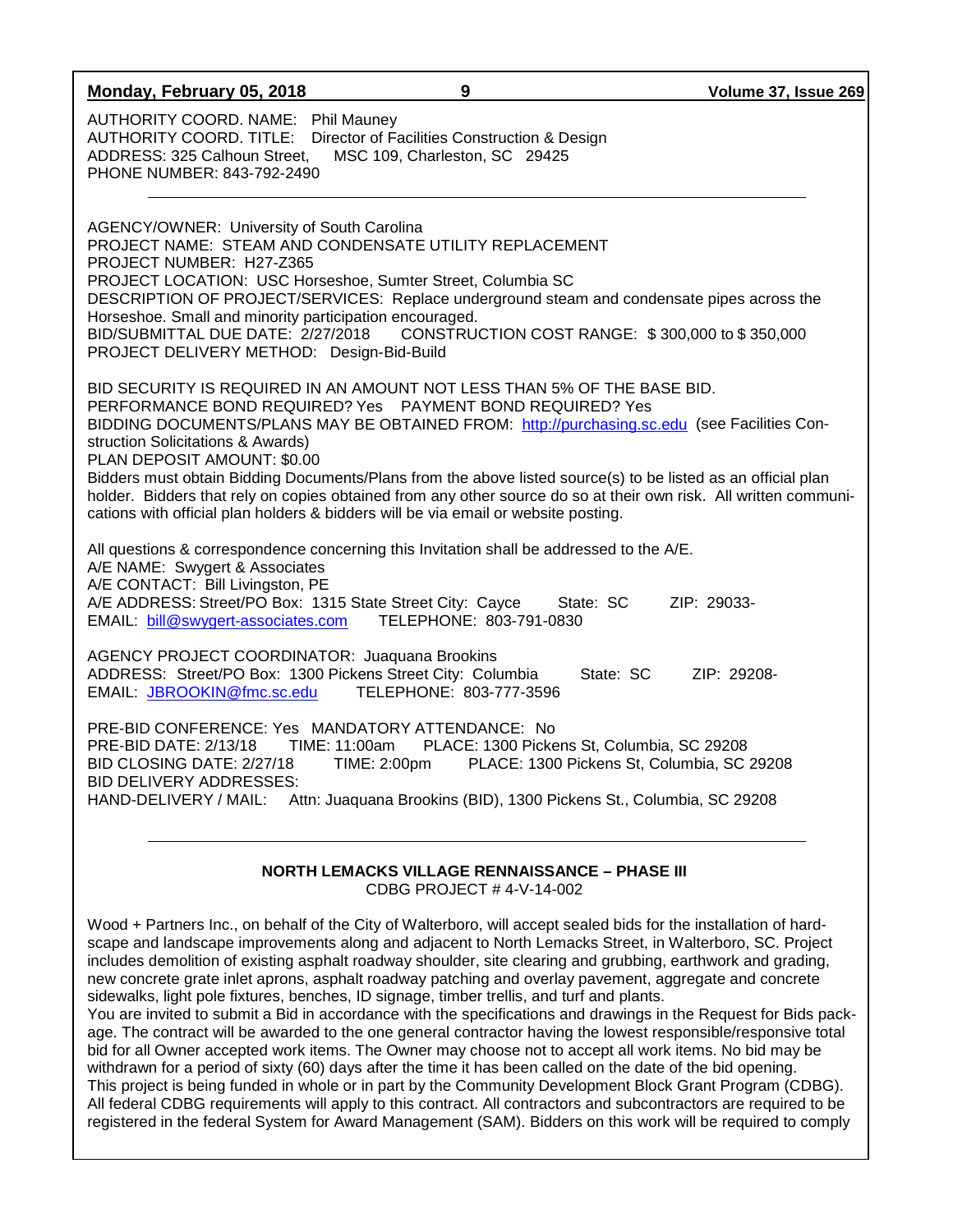## **Monday, February 05, 2018 10 Volume 37, Issue 269**

with the President's Executive Order No. 11246 & Order No. 11375 which prohibits discrimination in employment regarding race, creed, color, sex, or national origin. Bidders must comply with title VI of the Civil Rights Act of 1964, the Anti-Kickback Act, the Contract Work Hours and Safety Standards Act, and 40 CFR 33.240 Bidders must also make positive efforts to use small and minority-owned business and to offer employment, training and contracting opportunities in accordance with Section 3 of the Housing and Urban Development Act of 1968. Bids must be accompanied by a Bid Bond made payable to the City of Walterboro in an amount equal to five percent (5%) of the base bid for the complete work; such Bid Bond will represent that the Bidder, if awarded the Contract, will promptly enter into a contract agreement and furnish a Performance and Payment Bond. The successful bidder will be required to furnish and pay for both a Performance Bond and a Payment Bond or bonds in an amount equal to 100% of the contract price and other insurance requirements in accordance with the General Conditions.

Wood + Partners Inc., on behalf of the City of Walterboro, reserves the right to accept or reject any bid item and to waive technicalities and informalities in the bidding process.

Wood + Partners Inc. is the administering agency for the City of Walterboro. Bid packages will be available for purchase only by contacting Palmetto Parcels, 1033 Bells Hwy., Walterboro, SC, 29488 beginning February 6, 2018. Phone: 843-549-9299; email: [graphics@palmettoparcels.com](mailto:graphics@palmettoparcels.com) .

Any questions regarding this solicitation must be submitted in writing no later than 5:00pm on February 27, 2018 and directed to Eric Walsnovich, Sr. Project Manager, Wood + Partners Inc., 7 Lafayette Place, Hilton Head Island, SC, 29925, [ewalsnovich@woodandpartners.com](mailto:ewalsnovich@woodandpartners.com) .

A non-mandatory pre-bid meeting will be held at the Walterboro City Hall on February 28, 2018 at 9 am. A project site visit will immediately follow the meeting.

All bid forms must be complete and sealed bids must be submitted by the deadline date of Friday, March 9, 2018 at 10:00am. Once a sealed bid is submitted, no opportunity shall exist to withdraw and submit an alternate bid.

The City requests that all bidders respond with an actual bid or with a sealed "NO BID". This provision guards against receiving an insufficient response to the Advertisement for Bids.

A Public Bid Opening will be held at 10:00am on, March 9, 2018 at City of Walterboro City Hall, Council Chambers Room, 242 Hampton Street, Walterboro, SC 29488.

# **Consultant / Professional**

**Description:** PREA AUDITING **Solicitation Number:** 5400014951 **Submit Offer By:** 02/12/2018 10:00am **Purchasing Agency:** SC Department of Corrections 4420 Broad River Road Columbia, SC 29210 **Buyer:** MYRTLE DEWERDT **Email:** [dewerdt.myrtle@doc.state.sc.us](mailto:dewerdt.myrtle@doc.state.sc.us) **Download Solicitation From:**  <http://webprod.cio.sc.gov/SCSolicitationWeb/solicitationAttachment.do?solicitnumber=5400014951>



**Description:** 4.5 CY CAPACITY STREET SWEEPERS **Solicitation Number:** 5400014795 **Submit Offer By:** 03/13/2018 2:30pm **Purchasing Agency:** SCDOT Procurement Office 955 Park Street Room 101 Columbia, SC 29201-3959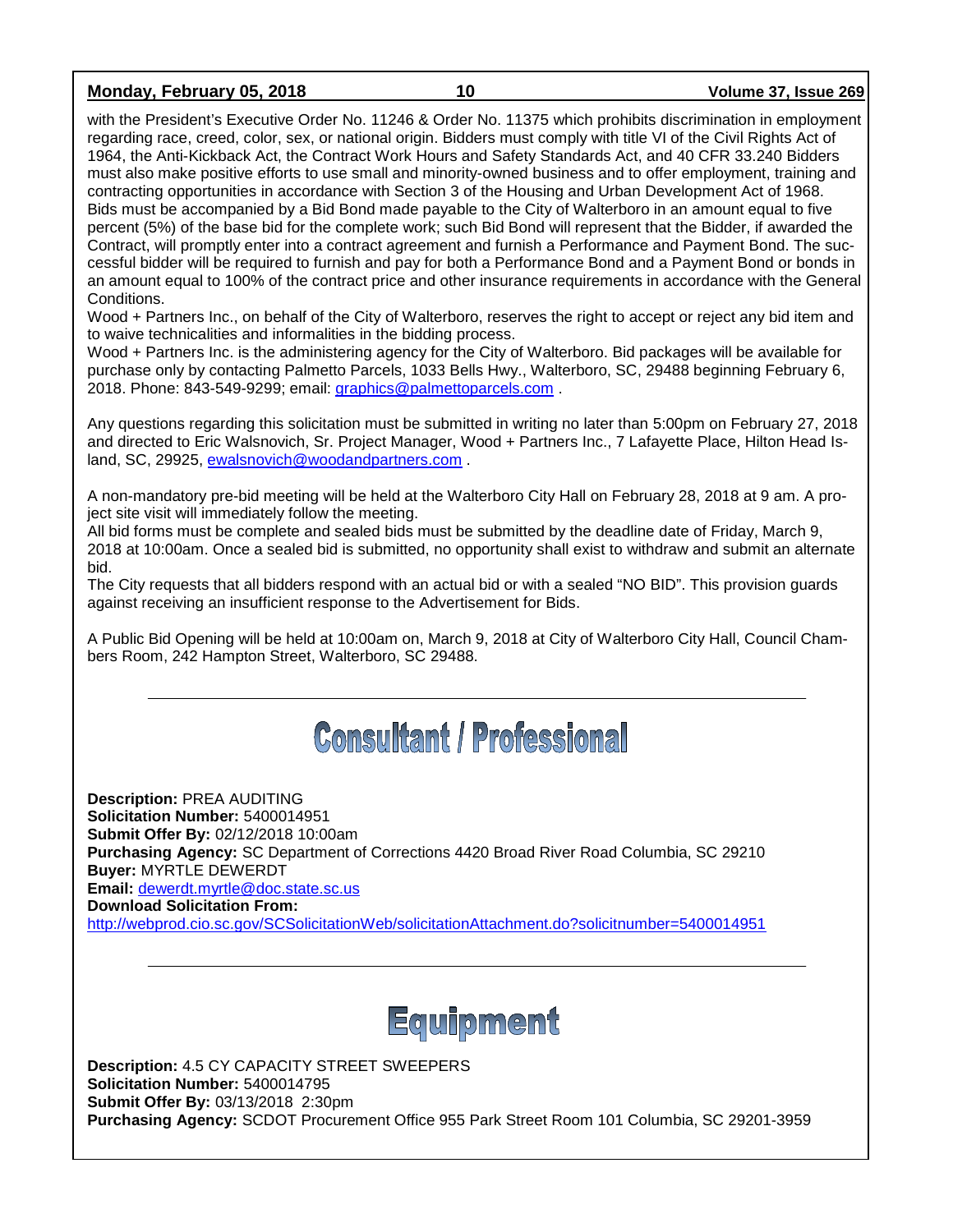### **Monday, February 05, 2018 11 Volume 37, Issue 269**

**Buyer:** EMMETT KIRWAN **Email:** [KirwanEI@scdot.org](mailto:KirwanEI@scdot.org) **Download Solicitation From:** 

<http://webprod.cio.sc.gov/SCSolicitationWeb/solicitationAttachment.do?solicitnumber=5400014795>

**Description:** CURTAIN SIDE TRAILER-SURPLUS PROPERTY **Solicitation Number:** 5400014995 **Submit Offer By:** 02/13/2018 2:00pm **Purchasing Agency:** Department of Administration 1200 Senate Street, Suite 408 Columbia, SC 29201-3200 **Buyer:** LAKESHIA WILSON-TEW **Email:** [ltew@io.sc.gov](mailto:ltew@io.sc.gov) **Download Solicitation From:**  <http://webprod.cio.sc.gov/SCSolicitationWeb/solicitationAttachment.do?solicitnumber=5400014995>

**Description:** VIBRATORY SMOOTH DRUM RIDE-ON ROLLER **Solicitation Number:** 5400014992 **Submit Offer By:** 02/20/2018 2:30pm **Purchasing Agency:** SCDOT Procurement Office 955 Park Street Room 101 Columbia, SC 29201-3959 **Buyer:** DEBORAH TYLER **Email:** [tylerdl@scdot.org](mailto:tylerdl@scdot.org) **Download Solicitation From:**  <http://webprod.cio.sc.gov/SCSolicitationWeb/solicitationAttachment.do?solicitnumber=5400014992>

Project Name: REQUEST FOR PROPOSALS – SUPPLIERS OF MAJOR EQUIPMENT Project #: 1636.6.1 Project Location: Ridgeland, SC

The Town of Ridgeland SC intends to pre-select the equipment and suppliers that will be used in the design of its Water Reclamation Facility upgrades and to include a specification that designates the supplier as the sole source for the purchase of the equipment in contract documents when the project is released for bidding. Proposals from suppliers for the major equipment for upgrades to the Town of Ridgeland's Jimmy Mixson Water Reclamation Facility will be received at the Town Hall until 2:00pm on February 27, 2018. Proposals should be sealed and clearly labeled with the name of the supplier and "Equipment Supplier Proposal" on the outside of the package.

The equipment the Town requests proposals for includes: Influent Screening, Grit Removal, Biological treatment (SBR or ICEAS systems) with effluent filter, and UV disinfection. Equipment is expected to be ordered approximately 10-12 months after the RFP is due.

Proposers must register with the Engineer to ensure receipt of addenda. Proposals by unregistered proposers will not be considered. To register and receive the information packet, send contact information to Pam Williams at [pam@goldieassociates.com](mailto:pam@goldieassociates.com) or call 864-882-8194 ext. 141.

All questions need to be addressed in writing to Paul Lewis, PE at [paul@goldieassociates.com](mailto:paul@goldieassociates.com) . Calls for questions will not be accepted to ensure all proposers receive the information. The last day for questions is February 20, 2018.

Any proposer who submits in its RFP to the Town any information that is determined by the Town, in its sole opinion, to be substantially inaccurate, misleading, exaggerated, or incorrect may be disqualified from consideration. Offerors may submit proposals for any or all pieces of equipment. Biological process and effluent filter are considered as one offering.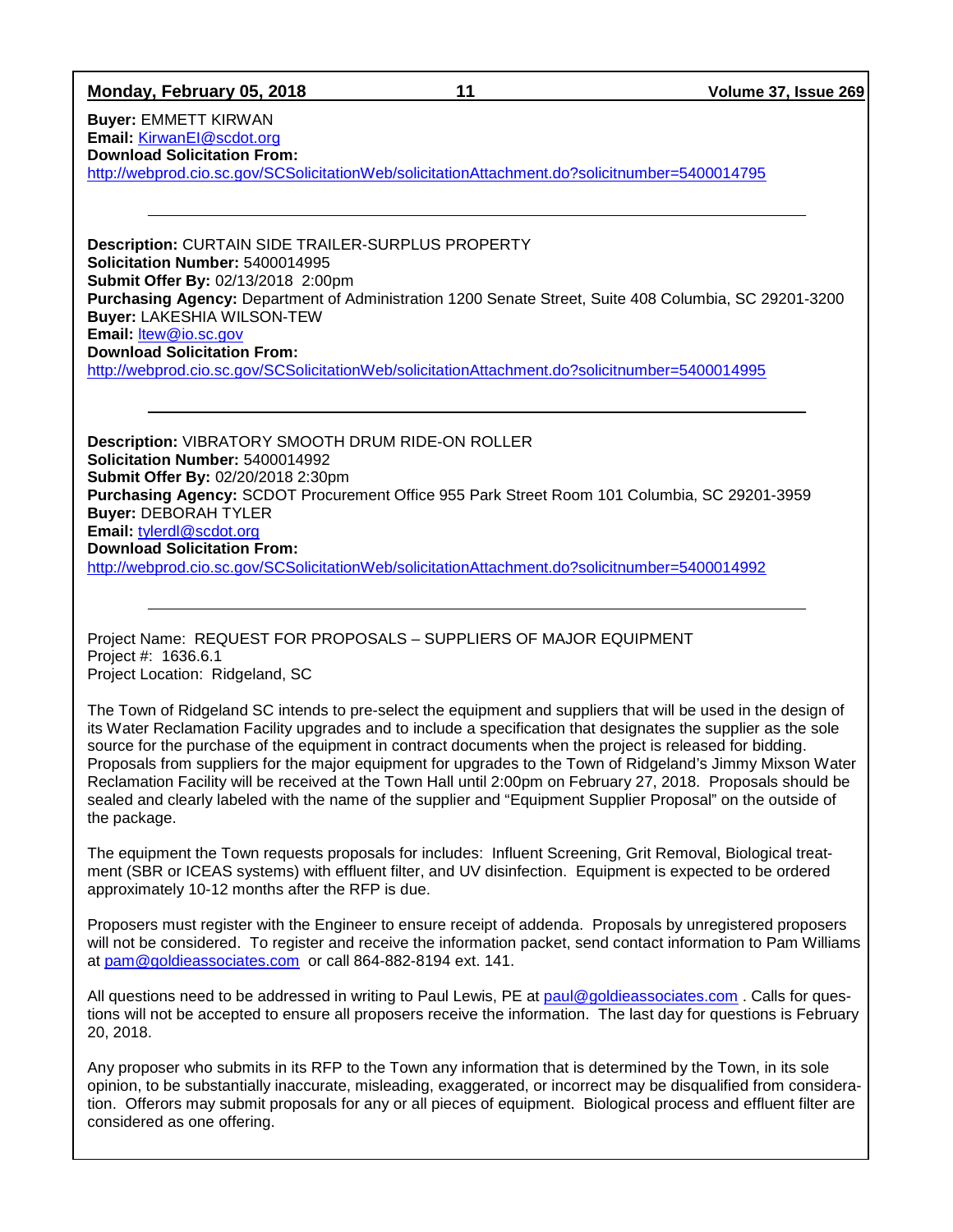## **Monday, February 05, 2018 12 Volume 37, Issue 269**

# **Information Technology**

Description: Switch Upgrades

Solicitation (ITB) Number: FLO3-2018-001 FCC Form 470 Number: 180022105

Response Delivery Address: Florence County School District 3, ATTN: Brian Huckabee Communications Director 125 S. Blanding St. Lake City, SC 29560

PPSL Due/Opening Date/Time: March 2nd, 2018, 2:00pm

Request ITB from: [2018Florence3@District.us.com](mailto:2018Florence3@District.us.com)

Special Instructions: Vendor Must Reference the Solicitation Number and/or FCC Form 470 # to which they are seeking information for.

In accordance with the instructions listed within the ITB, "Offerors are hereby cautioned to limit any communications with the District to the email address named below. Any attempt to circumvent the ITB process by contacting personnel at this institution could result in the disqualification of the Offeror. Any questions regarding this ITB should be in writing VIA EMAIL, to ITB FLO3-2018-001 [\(2018Florence3@District.us.com](mailto:2018Florence3@District.us.com)).

Description: Network Upgrades

Solicitation (RFP) Number: SUMTER-2018-001 FCC Form 470 Number: 180022385

Response Delivery Address: Sumter School District District Office 1345 Wilson Hall Road Sumter, SC 29150

PPSL Due/Opening Date/Time: March 5th, 2018, 11:00am

Request RFP from: [2018SUMTER@District.us.com](mailto:2018SUMTER@District.us.com)

Special Instructions: Vendor Must Reference the Solicitation Number and/or FCC Form 470 # to which they are seeking information for.

In accordance with the instructions listed within the RFP, "Offerors are hereby cautioned to limit any communications with the District to the email address named below. Any attempt to circumvent the RFP process by contacting personnel at this institution could result in the disqualification of the Offeror. Any questions regarding this RFP should be in writing VIA EMAIL, to RFP SUMTER-2018-001 [\(2018SUMTER@district.us.com](mailto:2018SUMTER@district.us.com) )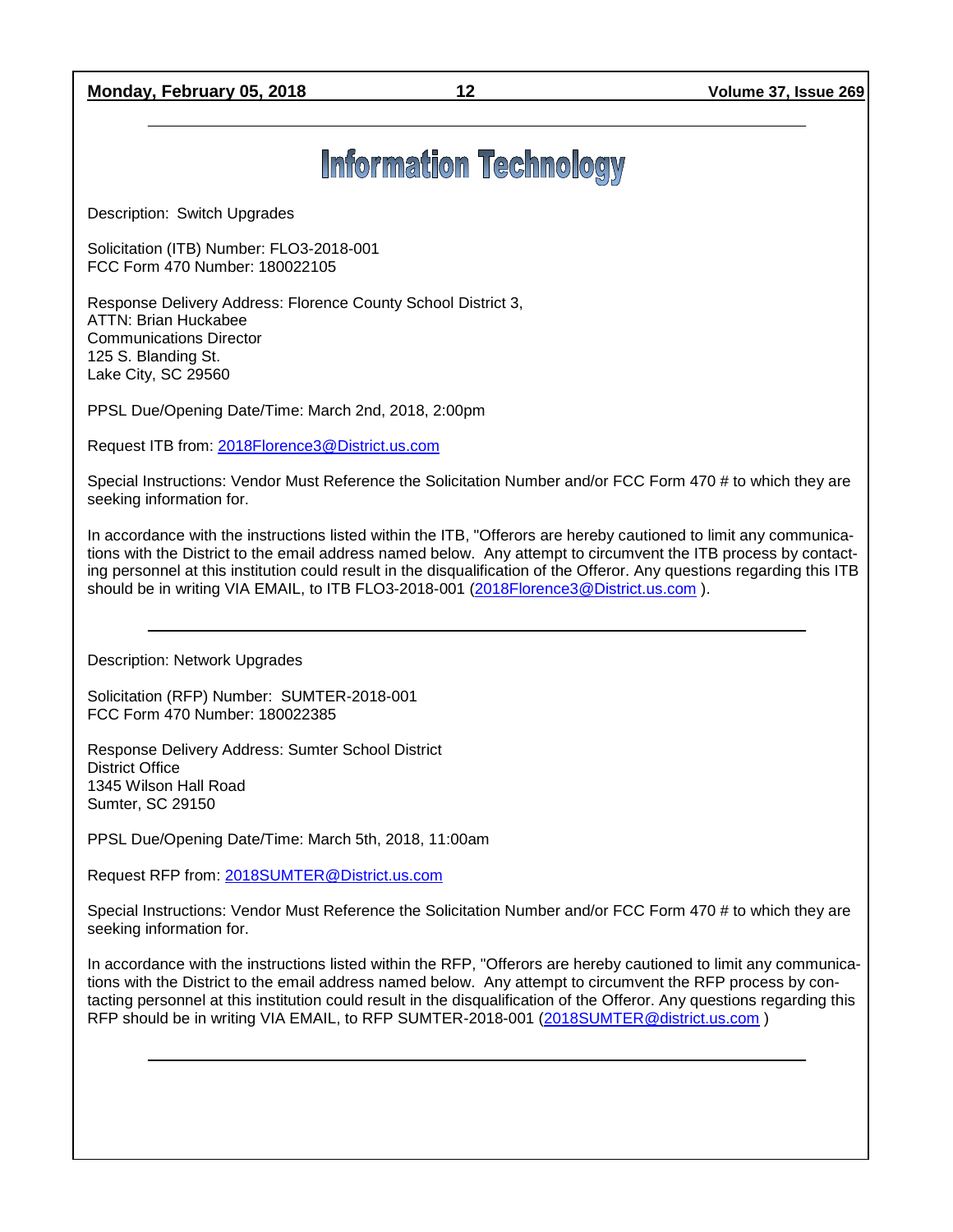**Monday, February 05, 2018 13 Volume 37, Issue 269**

# **Minor Construction <\$50,000**

**Description:** RFQ-5TH FLOOR RENOVATION PROJECT **Solicitation Number:** 5400014998 **Site Visit:** Mandatory, 2/13/2018 at 10:00am **Location:** 1801 Main St. 5th Floor, Columbia, SC 29201 **Submit Offer By:** 02/20/2018 12:00:00 **Purchasing Agency:** SCDHHS 1801 Main Street, 6th Floor Columbia, SC 29201 **Buyer:** BRIGITTE POORE **Email:** [Brigitte.Poore@scdhhs.gov](mailto:Brigitte.Poore@scdhhs.gov) **Download Solicitation From:**  <http://webprod.cio.sc.gov/SCSolicitationWeb/solicitationAttachment.do?solicitnumber=5400014998>



## **FINANCIAL AND PROCUREMENT AUDIT SERVICES**

Spartanburg School District Seven is seeking a certified public accounting firm to provide independent auditing services for its Financial and Procurement Audits for the fiscal years ending June 30, 2018, 2019, 2020, 2021 and 2022.

Proposals are due into the District 7 Business Office, 610 Dupre Drive, Spartanburg SC 29307 by March 5, 2018 before 2:00pm.

RFP #17-18-08 Financial and Procurement Audit Services can be downloaded by going to <http://spartanburg7.org/resources/procurement> in the "Bids, Proposals, Quotes" section.

For questions, and to be added to the bid list for potential addenda and updates, please email Shannon Blanton, Procurement Officer [srblanton@spart7.org](mailto:srblanton@spart7.org) .

**Description:** HUNTING ISLAND ST. PK.-REFUSE COLLECTION **Solicitation Number:** 5400014917 **Site Visit:** By Appointment **Location:** Hunting Island State Park, 2555 Sea Island Parkway, Saint Helena Island, SC 29920 **Submit Offer By:** 02/22/2018 3:00pm **Purchasing Agency:** SC Dept. Parks, Recreation & Tourism 1205 Pendleton Street, Room 517 Columbia, SC 29201 **Buyer:** JAMES JACKSON **Email:** [Jjackson@scprt.com](mailto:Jjackson@scprt.com) **Phone:** 803-734-1302 **Download Solicitation From:**  <http://webprod.cio.sc.gov/SCSolicitationWeb/solicitationAttachment.do?solicitnumber=5400014917>

**Description:** MICROFIBER CLOTH AND MOP LAUNDRY SERVICE **Solicitation Number:** 5400014991 **Submit Offer By:** 02/22/2018 3:00pm **Purchasing Agency:** SC Dept. Parks, Recreation & Tourism 1205 Pendleton Street, Room 517 Columbia, SC 29201 **Buyer:** JAMES JACKSON **Email:** [Jjackson@scprt.com](mailto:Jjackson@scprt.com)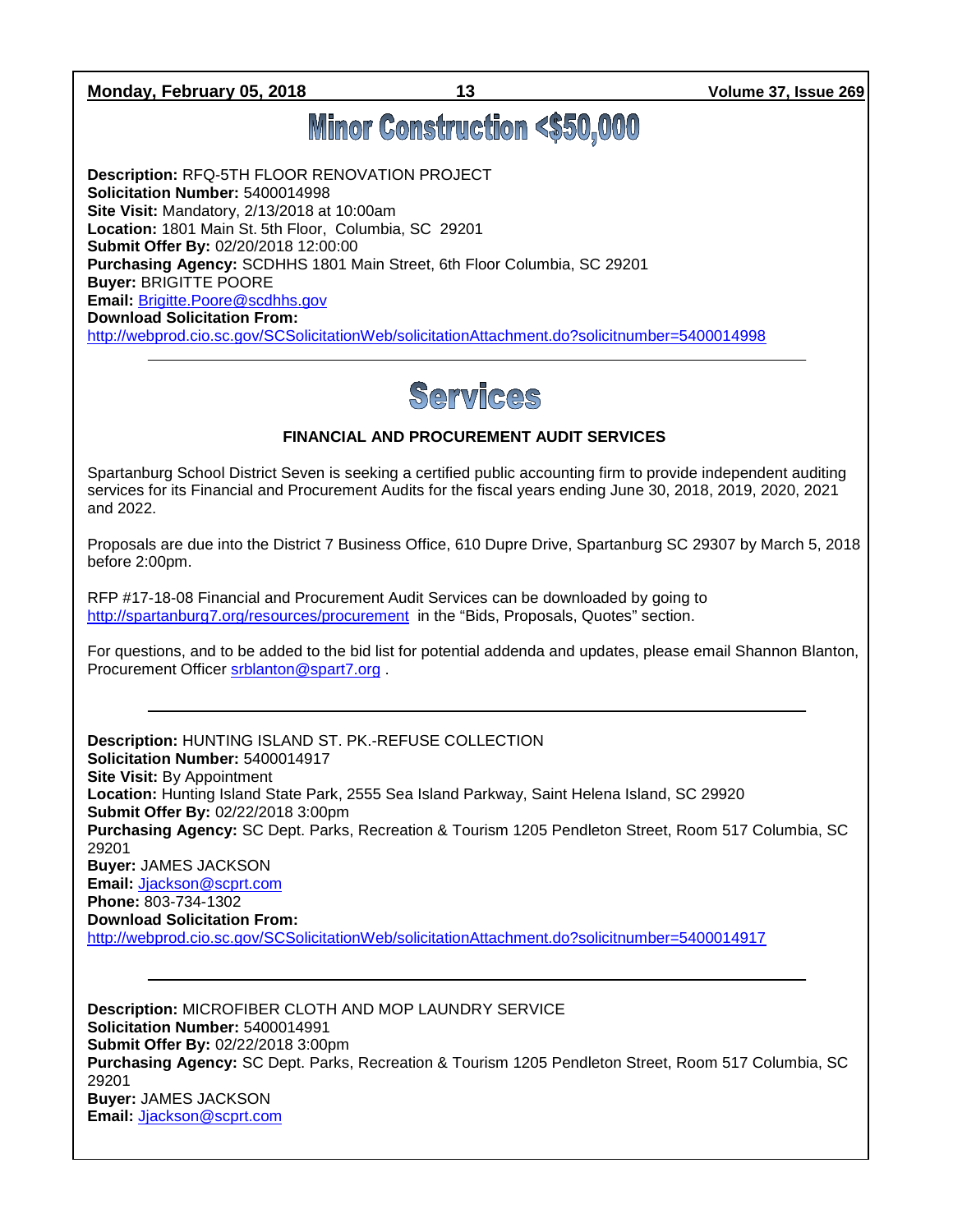| Monday, February 05, 2018 |
|---------------------------|
|---------------------------|

**Monday, February 05, 2018 14 Volume 37, Issue 269**

**Phone:** 803-734-1302 **Download Solicitation From:** 

<http://webprod.cio.sc.gov/SCSolicitationWeb/solicitationAttachment.do?solicitnumber=5400014991>

**Description:** \*LARGE DIAMETER PIPE CLEANING AND LINING **Solicitation Number:** 5400015007 **Submit Offer By:** 02/27/2018 2:30pm **Purchasing Agency:** SCDOT Procurement Office 955 Park Street Room 101 Columbia, SC 29201-3959 **Buyer:** EMMETT KIRWAN **Email:** [KirwanEI@scdot.org](mailto:KirwanEI@scdot.org) **Download Solicitation From:**  <http://webprod.cio.sc.gov/SCSolicitationWeb/solicitationAttachment.do?solicitnumber=5400015007>

**Description:** \*ON-CALL TREE REMOVAL-LANCASTER COUNTY **Solicitation Number:** 5400014780 **Submit Offer By:** 03/01/2018 2:30pm **Purchasing Agency:** SCDOT Procurement Office 955 Park Street Room 101 Columbia, SC 29201-3959 **Buyer:** EMMETT KIRWAN **Email:** [KirwanEI@scdot.org](mailto:KirwanEI@scdot.org) **Download Solicitation From:**  <http://webprod.cio.sc.gov/SCSolicitationWeb/solicitationAttachment.do?solicitnumber=5400014780>

**Description:** LEAD TESTS AND ASSESSMENT **Solicitation Number:** 5400014918 **Submit Offer By:** 03/13/2018 2:30pm **Purchasing Agency:** SC DHEC 301 Gervais Street Columbia, SC 29201-3073 **Buyer:** REBECCA NICHOLS **Email:** [NICHOLRJ@dhec.sc.gov](mailto:NICHOLRJ@dhec.sc.gov) **Download Solicitation From:**  <http://webprod.cio.sc.gov/SCSolicitationWeb/solicitationAttachment.do?solicitnumber=5400014918>

**Description:** SECURITY SERVICES CONTRACT **Solicitation Number:** 5400014727 **Site Visit:** 2/13/2018 10:00am **Location:** DHEC- Bureau of Laboratories 8231 Parklane Road, Columbia, SC 29223 **Submit Offer By:** 02/27/2018 2:30pm **Purchasing Agency:** SC DHEC 301 Gervais Street Columbia, SC 29201-3073 **Buyer:** EDWARD WINSLOW **Email:** [winsloem@dhec.sc.gov](mailto:winsloem@dhec.sc.gov) **Download Solicitation From:**  <http://webprod.cio.sc.gov/SCSolicitationWeb/solicitationAttachment.do?solicitnumber=5400014727>

**Description:** TO PROVIDE DESIGN-BUILD SERVICES FOR THE DESIGN AND CONSTRUCTION OF A NEW EMS STATION TO BE LOCATED AT 400 BALL PARK ROAD, TIMMONSVILLE, SC AND A NEW COMMUNITY CENTER TO BE LOCATED AT 150 W. MAIN STREET, TIMMONSVILLE, SC. **Solicitation Number:** 19-17/18 **Pre-Bid Conf./Site:** Non-mandatory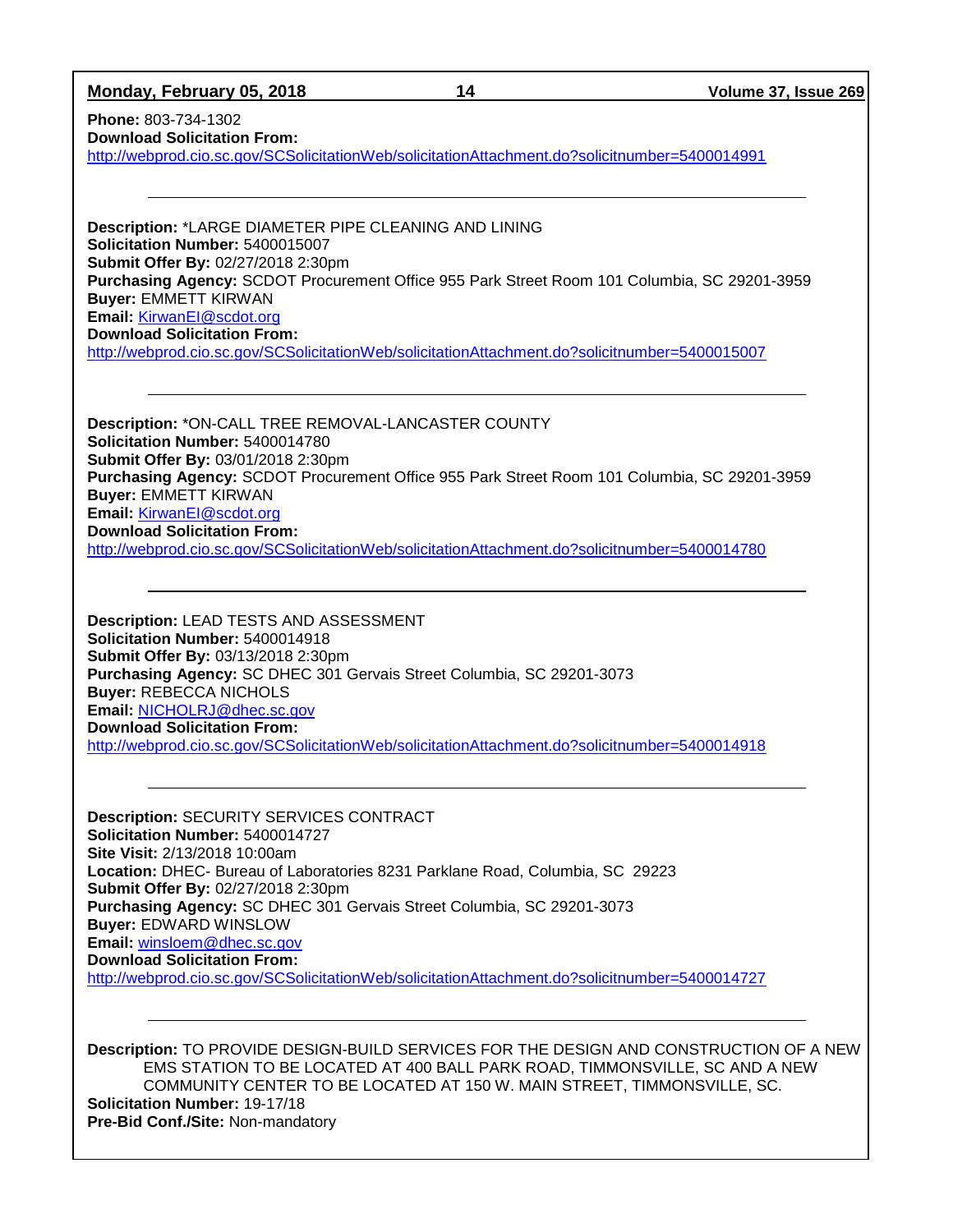

Direct Inquiries to Stephanie Selman, (864) 299-4000, Ext 274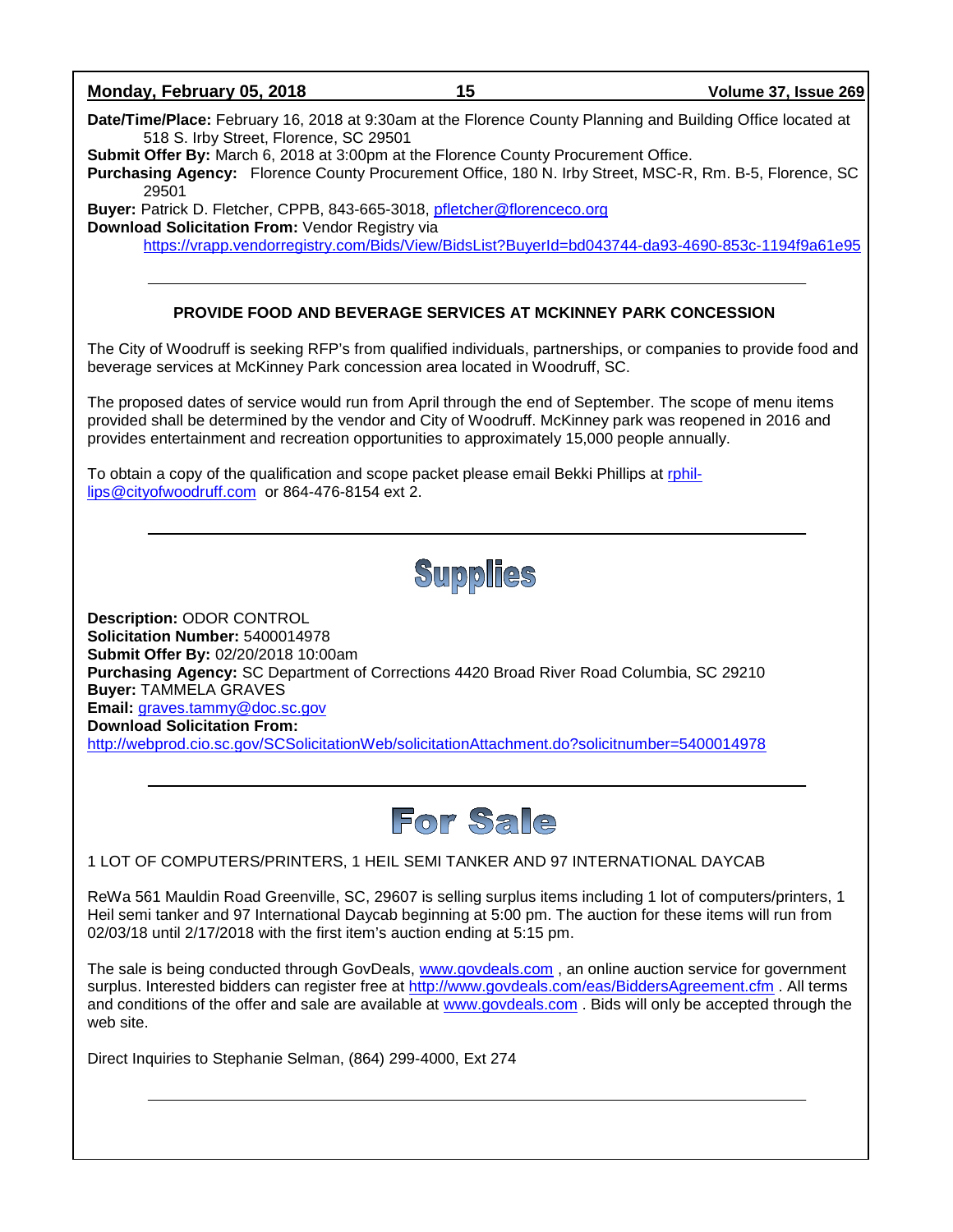## **Monday, February 05, 2018 16 Volume 37, Issue 269**

### **3400 -3500 IPAD MINI'S AND OTTERBOX DEFENDER CASES**

Anderson School District One is accepting sealed bids for the sale of approximately 3400 -3500 iPad Mini's and Otterbox Defender Cases.

Bids are due by 2:00pm on February 9, 2018.

Solicitation may be downloaded at [www.anderson1.k12.sc.us.](http://www.anderson1.k12.sc.us/) Document is located on Purchasing Department page under bid solicitations.



### **PRE-SOLICITATION CONFERENCE FOR RESIDENTIAL SERVICES FOR CHILDREN**

Pre-Solicitation Conference for Residential Services for Children. These services are currently being provided under Solicitation No.: 5400002734.

The contracts awarded under the above solicitation are set to expire on June 30, 2018.

The State Fiscal Accountability Authority and the agencies who utilize these contracts are in the process of drafting a new solicitation (No.: 5400013725). Vendors are invited to attend a meeting with representatives from those agencies to discuss any issues concerning the existing contracts, and the proposed changes to be incorporated into the new solicitation.

The meeting will be held on February 8, 2018 from 10:00am until 12:30pm at the Department of Disabilities and Special Needs:

3440 Harden Street Extension Columbia, SC 29203

It is important that we get maximum participation from vendors so that we are best able to create a scope of work that both meets the children's needs and is acceptable to the agencies and the providers who are ultimately awarded contracts.

Please note that the agencies involved in this procurement are the Department of Juvenile Justice (DJJ), the Department of Disabilities and Special Needs (DDSN), the Department of Mental Health (DMH), and the Office of the Governor, Continuum of Care for Emotionally Disturbed Children Division (COC). The Department of Social Services (DSS) is acquiring similar services through their own, separate, solicitation, and will NOT be utilizing contracts awarded under the solicitation to be discussed at this meeting.

We look forward to seeing you on February 8, 2018.

### **SCDOT NOTICE TO POTENTIAL PROPOSERS I-26 WIDENING MM 85-101 DESIGN-BUILD PROJECT**

SCDOT will hold an open-forum meeting on February 15, 2018 at 1:30pm with prospective proposers interested in submitting responses to the upcoming Request for Qualifications for the I -26 Widening MM 85-101 designbuild project in Lexington, Richland, and Newberry Counties, SC.

The purpose of this meeting will be to gather information on early design-build team coordination and to improve the understanding of the requirements and industry capabilities regarding this project. SCDOT will reserve 90 minutes for this open-forum meeting to be held at SCDOT Headquarters in Columbia, SC. This meeting is not mandatory and will not have bearing on the prequalification process.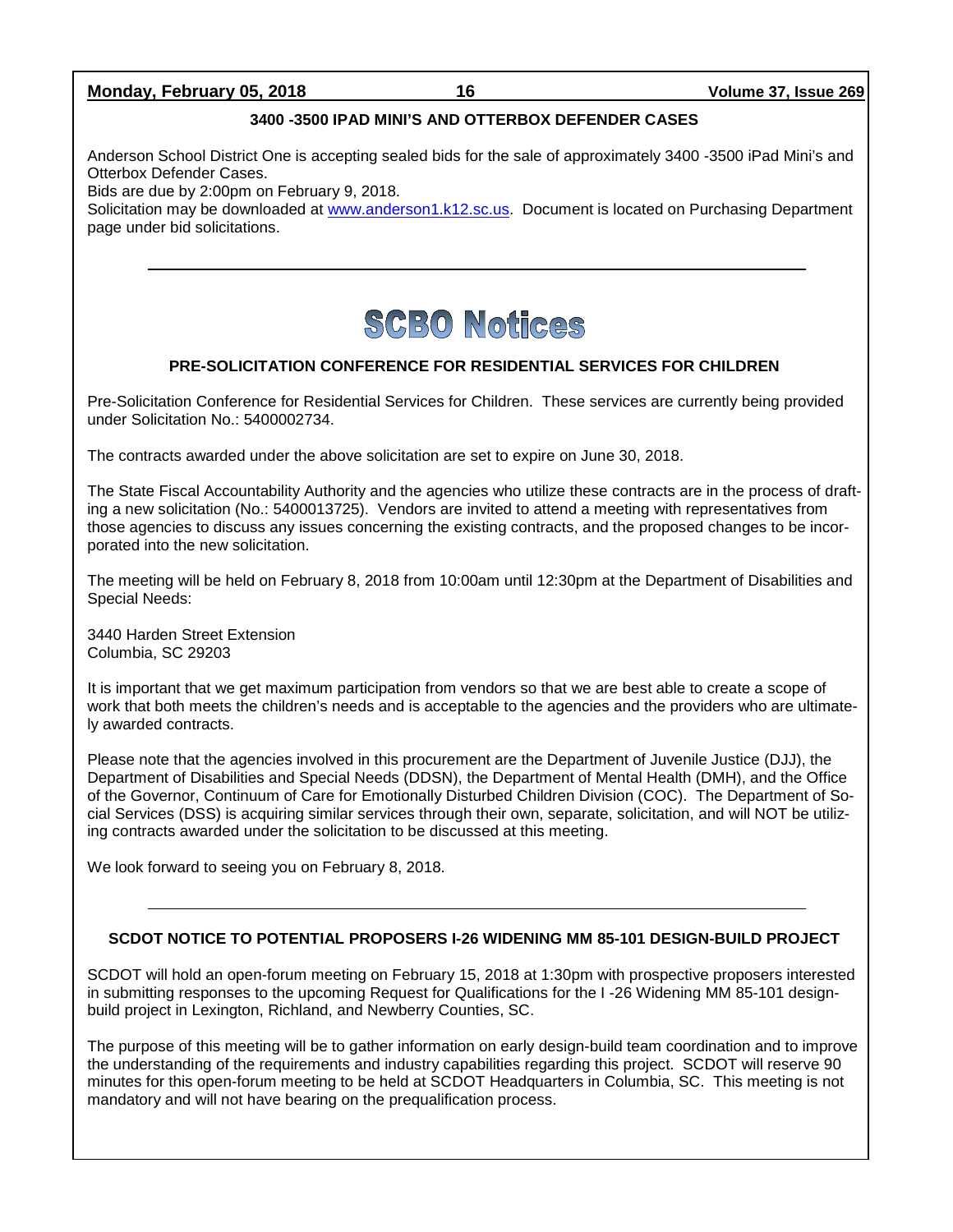| Monday, February 05, 2018                                                                                                                                                                                                                                                                                                                                           | 17                                                                                     | <b>Volume 37, Issue 269</b>                                                                                                                                                                                                      |  |
|---------------------------------------------------------------------------------------------------------------------------------------------------------------------------------------------------------------------------------------------------------------------------------------------------------------------------------------------------------------------|----------------------------------------------------------------------------------------|----------------------------------------------------------------------------------------------------------------------------------------------------------------------------------------------------------------------------------|--|
| Any questions regarding this open-forum meeting should be directed to Carmen Wright, Chief Procurement Of-<br>ficer for Project Delivery with the South Carolina Department of Transportation by email at WrightCL@scdot.org<br>or at 955 Park Street, Room 101, Columbia, SC 29201.                                                                                |                                                                                        |                                                                                                                                                                                                                                  |  |
|                                                                                                                                                                                                                                                                                                                                                                     |                                                                                        |                                                                                                                                                                                                                                  |  |
|                                                                                                                                                                                                                                                                                                                                                                     | <b>VENDORS, DON'T NEGLECT TO C</b><br>PROPOSED 2018 EDITION OF THE MANUAL FOR PLANNING |                                                                                                                                                                                                                                  |  |
|                                                                                                                                                                                                                                                                                                                                                                     | AND EXECUTION OF STATE PERMANENT IMPROVEMENTS, PART II                                 |                                                                                                                                                                                                                                  |  |
| to Section 11-45-3240. Interested parties may review the proposed 2018 Manual at:                                                                                                                                                                                                                                                                                   |                                                                                        | The Office of the State Engineer is announcing the release of the proposed 2018 Edition of the Manual for Plan-<br>ning and Execution of State Permanent Improvements, Part II ("The Manual"), for review and comment pursuant   |  |
|                                                                                                                                                                                                                                                                                                                                                                     | https://procurement.sc.gov/node/5936                                                   |                                                                                                                                                                                                                                  |  |
| Significant changes that have been made in the Manual include the following:                                                                                                                                                                                                                                                                                        |                                                                                        |                                                                                                                                                                                                                                  |  |
| • Tables and Permits relocated from the Chapters to an Appendix;<br>Combined chapters and sub-chapters;<br>Eliminated the prohibition of fire retardant treated wood from Chapter 5;<br>Eliminated the Cost Guide and Multiplier method for awarding Construction IDCs.<br>forms (400 series);<br>Finance-Operate-Maintain with accompanying DB forms (700 series); |                                                                                        | • Revised and completed Chapter 11, Construction Manager at Risk (CM-R) with accompanying CM-R<br>• Revised and completed Chapter 12, Design-Build, Design-Build-Operate-Maintain and Design-Build-                              |  |
| Please send all questions and/or comments to Tia Vaughan at <u>Ivaughan@mmo.sc.gov</u> .                                                                                                                                                                                                                                                                            |                                                                                        |                                                                                                                                                                                                                                  |  |
|                                                                                                                                                                                                                                                                                                                                                                     | <b>VENDORS, DON'T NEGLECT TO CHECK THE STATE'S FIXED PRICE BIDS</b>                    |                                                                                                                                                                                                                                  |  |
| may provide for bids to be accepted continuously or periodically during the contract term. The link below takes<br>you to a listing of all open solicitations conducted by the central purchasing office using the competitive fixed<br>pricing bidding rules: https://procurement.sc.gov/vendor/contract-opps/fixes-price-bids-ss.                                 |                                                                                        | If authorized by the original solicitation, the State may use "competitive fixed price bidding" to create pro-<br>curements with an open response date. These fixed price bids are advertised in SCBO once, but the solicitation |  |
|                                                                                                                                                                                                                                                                                                                                                                     | <b>INSPECTOR GENERAL'S FRAUD HOTLINE</b><br>(State Agency fraud only)                  |                                                                                                                                                                                                                                  |  |
|                                                                                                                                                                                                                                                                                                                                                                     | 1-855-723-7283 / http://oig.sc.gov                                                     |                                                                                                                                                                                                                                  |  |

## **COMMENTS?**

The Division of Procurement Services encourages you to make your comments via the following methods: Customer Comment System:<https://procurement.sc.gov/comment> Telephone 803-737-0600